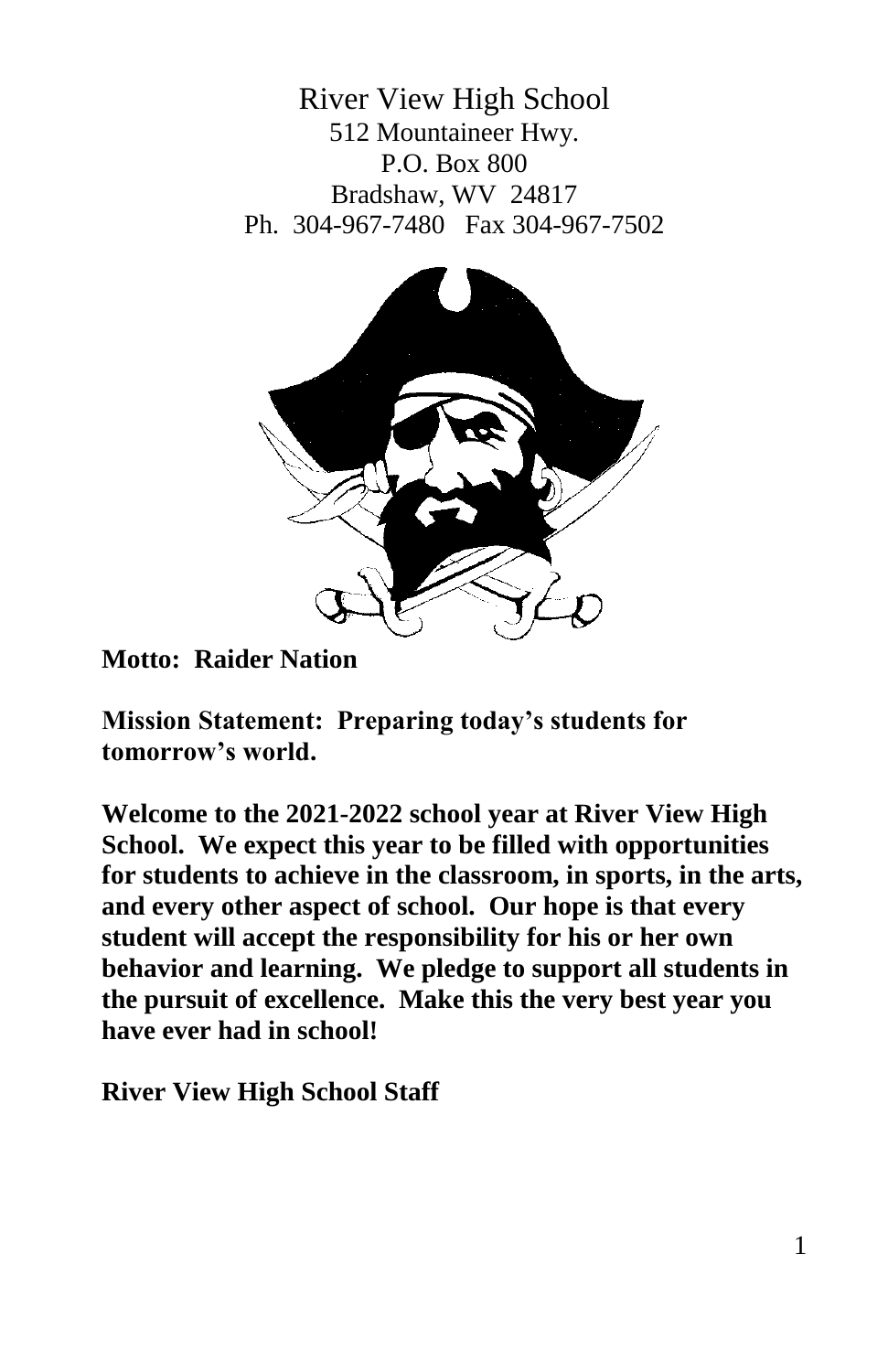# **Table of Contents**

| Calendar/Explanation of Important Dates           | 3              |
|---------------------------------------------------|----------------|
| <b>Bell Schedule</b>                              | $\overline{4}$ |
| ACT, SAT & AP Test Dates                          | 5              |
| <b>Student Expectations</b>                       | 5              |
| <b>Student Rights</b>                             | 5              |
| <b>Student Code of Conduct</b>                    | 6              |
| Course Requirements                               | 12             |
| <b>Grading Scale</b>                              | 18             |
| Qualifications/Requirements for Graduating Honors | 19             |
| <b>CTC</b> Information                            | 22             |
| 2021 -2022 Core Course Requirements for PROMISE   | 22             |
| Attendance                                        | 23             |
| Tardy                                             | 24             |
| <b>Driving Regulations</b>                        | 25             |
| Fire Alarm Evacuation                             | 26             |
| Guidance & Counseling                             | 27             |
| Medications                                       | 27             |
| <b>Bus Transportation</b>                         | 28             |
| Bullying/Harassment                               | 28             |
| Prom/Homecoming                                   | 30             |
| Clubs                                             | 30             |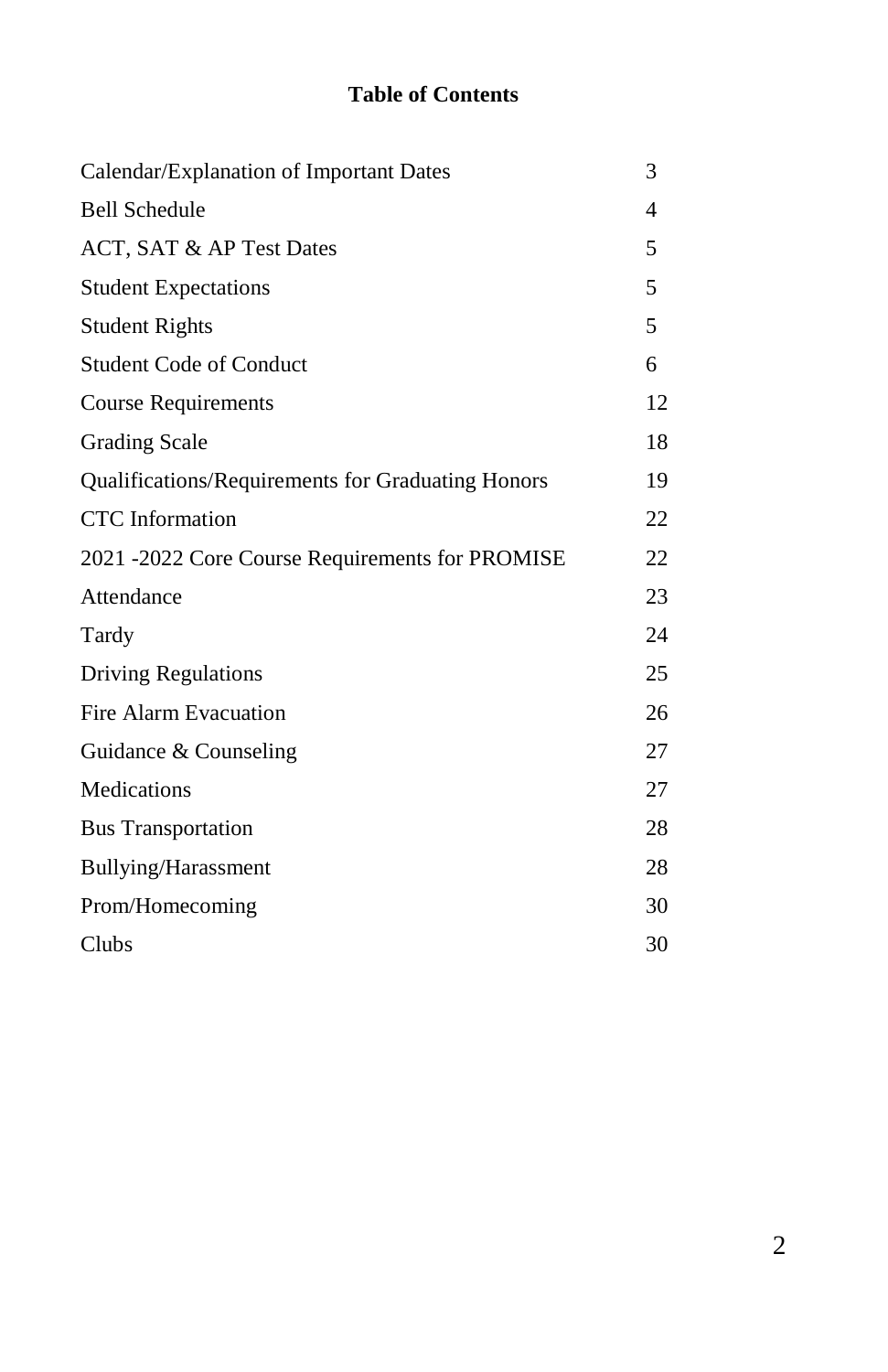# **Explanation of Important Days**

August 20, 2020 First Day of School for Students September 4, 2020 Professional Learning Day September 7, 2020 No School Holiday –Labor Day September 17, 2020  $Mid-term - 1<sup>st</sup>$  Nine Weeks October 2, 2020 Early Release Day/Faculty Senate October 15, 2020 End of 1<sup>st</sup> Nine Week Grading Period October 21, 2020 Report Cards November 2, 2020 CD Day November 3, 2020 No School – Election Day November 11, 2020 No School Holiday – Veterans Day November 17, 2020  $Midterm - 2<sup>nd</sup> Nine Weeks$ November 26, 2020 No School Holiday - Thanksgiving November 25,26,27 No School Fall Break – Days may be taken for make up December 16-17, 2020 1<sup>st</sup> Semester Finals December 18, 2020 End of 2<sup>nd</sup> Nine weeks December 21, 2020 Professional Learning Day/Faculty Senate December 25, 2020 No School Holiday – Christmas January 1, 2021 No School Holiday – New Year's Day Dec. 22 – Jan 1 No School Christmas Break – Days for make up January 8, 2021 Report Cards January 15, 2021 Professional Learning Day January 18, 2021 No School Holiday- Martin Luther King, Jr Day February 5, 2021 Mid-term  $3<sup>rd</sup>$  nine weeks February 12, 2021 Early Release/Faculty Senate March 11, 2021 End of  $3<sup>rd</sup>$  nine weeks March 18, 2021 Report Cards March 19, 2021 CD Day April 2, 2021 Professional Learning Day/Faculty Senate April 22, 2021 Midterm  $4<sup>th</sup>$  nine weeks April 5 – April 9 Spring Break April 5 - April 9, 2021 Outside School Environment – can be taken for make up May 6, 2021 Scholar's Banquet May 21-24, 2021 2<sup>nd</sup> Semester Finals-SENIORS May 21-24, 2021 2<sup>nd</sup> Semester finals-UNDERCLASS May 26, 2021 End of 4<sup>th</sup> Nine Week Grading Period and 2<sup>nd</sup> Semester May 28, 2021 Graduation 6 pm May 31, 2021 Holiday – Memorial Day June 1, 2021 Report Cards June 2-9, 2021 **OSE** June 10, 2021 Prep for close June  $2 - 30$ , 2021 Can be added on as make up days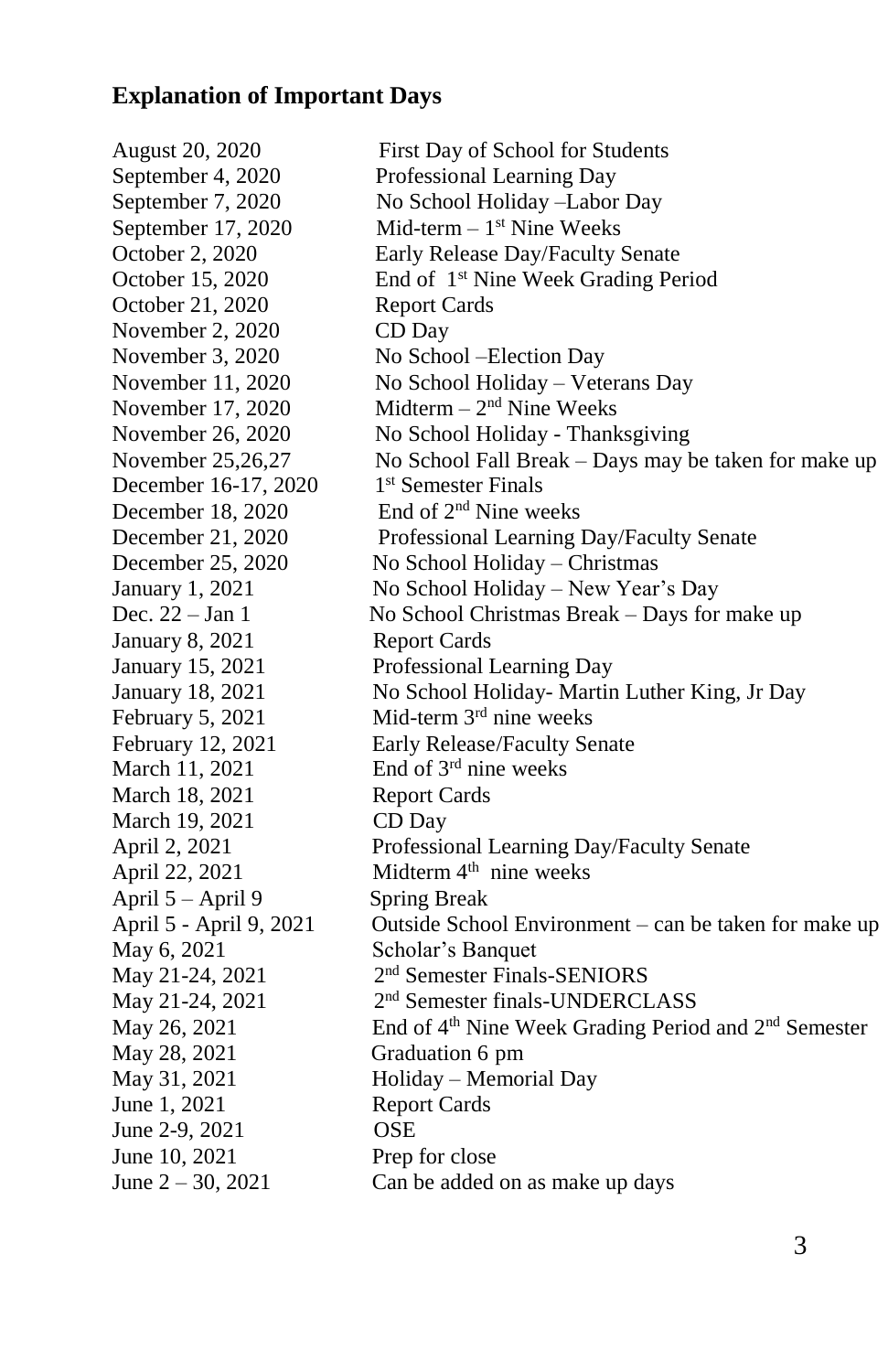# **RIVER VIEW HIGH SCHOOL BELL SCHEDULE 2021-2022**

| $8:30-9:00$                            | Enrichment/Breakfast/Announcements |
|----------------------------------------|------------------------------------|
| 9:00 - 9:48 1st Period                 |                                    |
| $9:51 - 10:39$ 2 <sup>nd</sup> Period  |                                    |
| $10:42 - 11:30$ 3 <sup>rd</sup> Period |                                    |
| $11:33 - 12:00$ Lunch 1st              |                                    |
| $11:33 - 12:07$ AA--1                  |                                    |
| $12:07 - 12:37$ Lunch 2nd              |                                    |
| $12:03 - 12:37$ AA--2                  |                                    |
| $12:40-1:28$ 4 <sup>th</sup> Period    |                                    |
| $1:31 - 2:19$ 5 <sup>th</sup> Period   |                                    |
| $2:21-3:09$ 6 <sup>th</sup> Period     |                                    |
| $3:12 - 4:00$ 7 <sup>th</sup> Period   |                                    |

# **3-HOUR DELAY SCHEDULE 20-21**

| 12:00-12:25   | 1 <sup>st</sup> Period |
|---------------|------------------------|
| 12:27-12:52   | 2 <sup>nd</sup> Period |
| 12:54-1:19    | 3rd Period             |
| $1:21-1:46$   | $AA-1$                 |
| $1:21-1:46$   | Lunch $1st$            |
|               |                        |
| $1:48 - 2:13$ | Lunch $2nd$            |
| $1:48 - 2:13$ | $AA-2$                 |
| $2:15 - 2:40$ | 4 <sup>th</sup> Period |
| 2:42:307      | 5 <sup>th</sup> Period |
| 3:09-3:34     | 6 <sup>th</sup> Period |
| $3:36 - 4:00$ | 7 <sup>th</sup> Period |
|               |                        |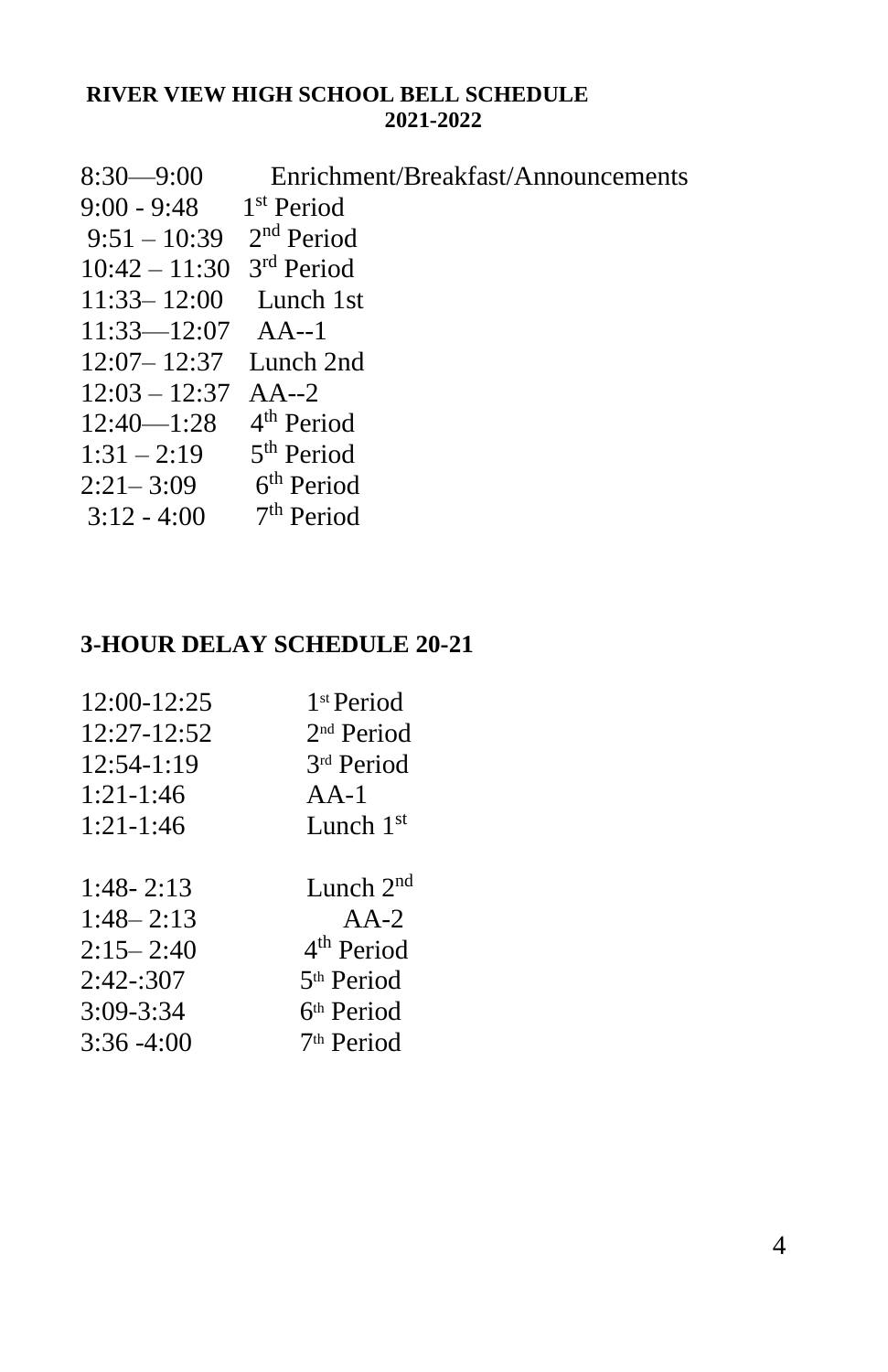| 2021-2022 ACT Exam Schedule<br><b>Test Date</b><br><b>Registration Deadline</b> |                    |                                   |  |  |
|---------------------------------------------------------------------------------|--------------------|-----------------------------------|--|--|
|                                                                                 |                    | <b>Late Registration Deadline</b> |  |  |
| September 11, 2021                                                              | August 6, 2021     | August 20, 2021                   |  |  |
| October 23, 2021                                                                | September 17, 2021 | October 1, 2021                   |  |  |
| December 11, 2021                                                               | November 5, 2021   | November 19, 2021                 |  |  |
| February 12, 2022                                                               | January 7, 2022    | January 21, 2022                  |  |  |
| April 2, 2022                                                                   | February 25, 2022  | March 11, 2022                    |  |  |
| June 11, 2022                                                                   | May 6, 2022        | May 20, 2022                      |  |  |
| July 16, 2022*                                                                  | June 17, 2022      | June 24, 2022                     |  |  |

# **2021-2022 SAT Exam Schedule**

| August 28, 2021  | December 4, 2021 |
|------------------|------------------|
| October 2, 2021  | March 12, 2022   |
| November 6, 2021 | May 7, 2022      |
|                  | June 4, 2022     |

**Test Dates: (these are anticipated dates only)**

**\*Projected Dates Only ASVAB…..** November 8, 2021 **AP Tests**…….May 2-13, 2022

\*Finals are comprehensive and are 14% of your semester grade **Student Expectations**

Comply fully with all county, school, and classroom policies and procedures.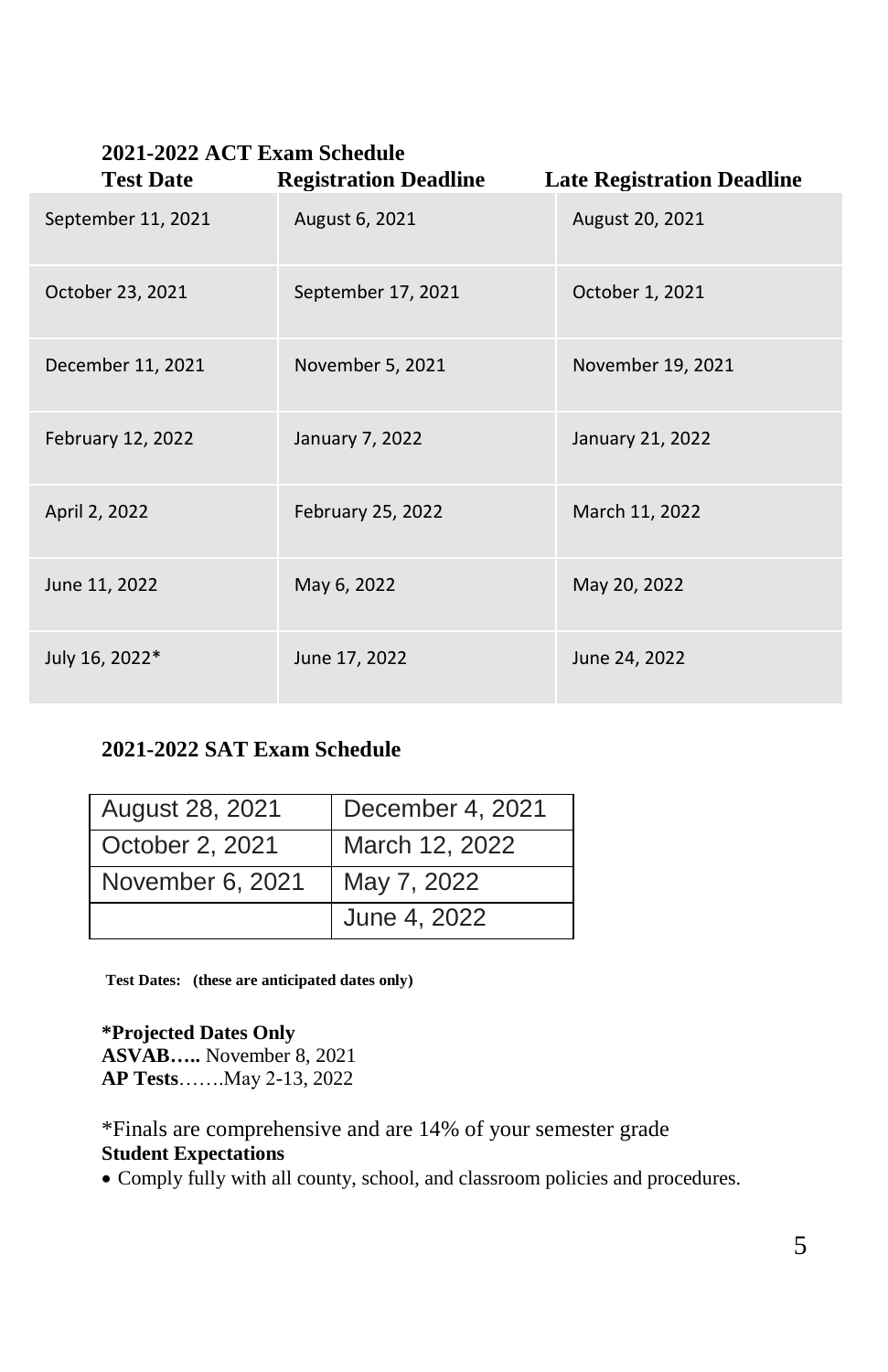- Be present and on time for school and classes each and every day. Treat all school personnel and fellow students with dignity and respect. Demonstrate respect for school facilities, property and equipment, and the property of others.
- Be prepared to participate fully in all aspects of the school program.

## **Student Rights and Responsibilities**

- All students, regardless of race, color, national origin, religion, language, sex, or disability have the right to an equal educational opportunity.
- Administrators, faculty members, staff members, and students have a shared responsibility for contributing to a positive learning environment.
- Every student has the right to academic success without intrusions and interruptions that would impede his or her educational growth.
- Every student has the right to attend school daily without the fear of personal harm.

### **Student Behavior**

Students are expected to practice good citizenship. Certain behaviors that disrupt the learning environment and/or jeopardize the health, safety, and well-being of others are deemed disciplinary infractions and are subject to state, county, and school policies. Physical contact between students is limited to holding hands only.

### **Raider Student Code of Conduct and Discipline Policy**

The safety and wellbeing of every student and staff member at River View High is a top priority. It is imperative that students comply fully with all county, school, and classroom procedures. Students **DO NOT** have the right or authority to refuse or negotiate an assigned response to a disciplinary infraction. For example, if you are assigned lunch detention, you cannot refuse the lunch detention in exchange for another disciplinary response. If a student refuses or fails to serve the established duration of time to be served, then he/she will be issued the next tier of disciplinary response in addition to serving the previously assigned response. (**The administration reserves the right to alter the discipline consequences depending on the individual differences and severity of the offense.)**

#### **NOTE: Infraction examples listed below are not limited to these specific examples.**

All violations and consequences are covered by the West Virginia State Policy Code of Student Conduct - Policy 4373. Anything not specifically referred to in this book can still be covered by the aforementioned state policy.

#### **An extra-curricular activity is subject to the same RVHS rules and regulations enforced at school. Any violation of these rules during the extra-curricular activity will result in the exclusion of the student from extra-curricular activities for a semester.**

### **Level One Violations and School Responses**

Minimally Disruptive Behaviors – disrupt the educational process and the orderly operations of the school but do not pose direct danger to self or others.

| <b>Infraction/Definition/Examples</b> | 1 <sup>st</sup> Offense | $2nd$ Offense  | <b>3rd</b><br><b>Offense</b> |
|---------------------------------------|-------------------------|----------------|------------------------------|
| <b>Cheating/Academic Misconduct –</b> | " $0$ " on              | " $0$ " on the | " $0$ " on                   |
| copying another student's work.       | assignment              | assignment     | assignmen                    |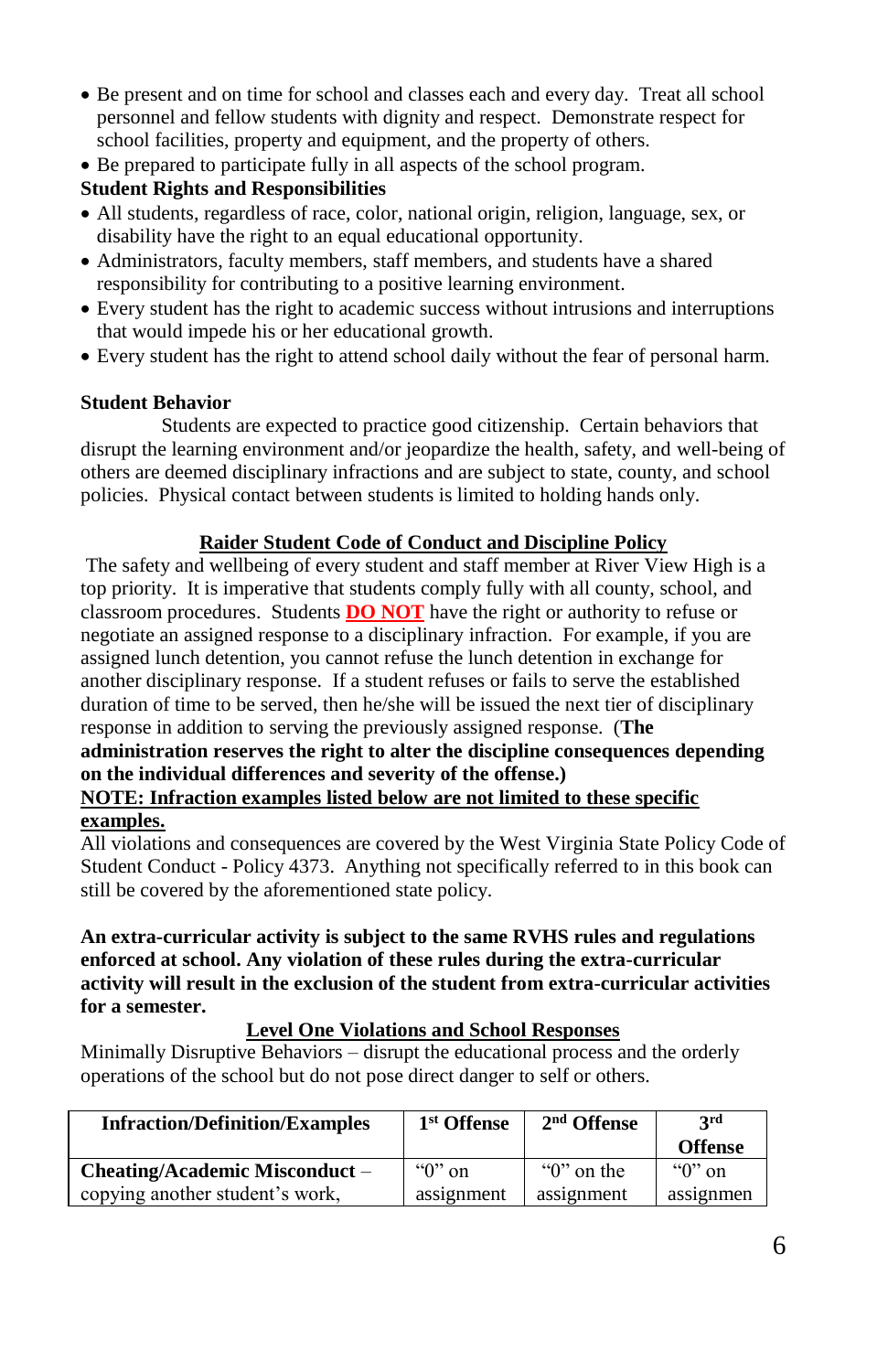| cutting/pasting without citing sources,                                       | & teacher             | and 3 days                | $t \& 1$ day |
|-------------------------------------------------------------------------------|-----------------------|---------------------------|--------------|
| etc.                                                                          | contacts              | Detention                 | $ISS -$      |
|                                                                               | parents and           |                           | addt'l       |
|                                                                               | gives 1 day           |                           | instances    |
|                                                                               | Detention             |                           | may result   |
|                                                                               |                       |                           | in           |
|                                                                               |                       |                           | recommen     |
|                                                                               |                       |                           | d to Alt     |
|                                                                               |                       |                           | School       |
|                                                                               | Teacher               | 1 Day ISS                 | 3 days       |
| Deceit / Falsifying Identify -                                                | Conference            |                           | <b>ISS</b>   |
| deliberately concealing or                                                    |                       |                           |              |
| misrepresenting the truth, or giving                                          | and 3 days            |                           |              |
| misleading information                                                        | Detention<br>Teacher- |                           | Correct      |
| <b>Inappropriate Appearance -</b>                                             | Correct the           | Correct the<br>violation. | the          |
| dressing or grooming in a manner that                                         |                       |                           |              |
| disrupts the educational process, or is                                       | violation,            | notify                    | violation,   |
| detrimental to the health, safety or                                          | notify                | parents and               | and 3        |
| welfare of others, or is indecent to the                                      | parents,              | 1 day                     | Days         |
| extent that it interferes with teaching                                       |                       | Detention                 | Detention    |
| and learning,                                                                 |                       |                           |              |
| Ex: dresses, shorts, and holes in jeans must be no less than 5 inches above   |                       |                           |              |
|                                                                               |                       |                           |              |
| knee, shirts must be no less than 3 inches across shoulders, (no tanks,       |                       |                           |              |
| spaghetti straps, racer backs, or cut out backs of any type, no shirts cutout |                       |                           |              |
| more than 3 inches from armpit), girls' shirt necklines are not to be lower   |                       |                           |              |
| than the line straight across from left armpit to right armpit, no midsection |                       |                           |              |
| showing, no visible undergarments, no inappropriate wording or images         |                       |                           |              |
| referring to drugs, sex, weapons, alcohol, etc.                               |                       |                           |              |
| Hats ARE permitted during Breakfast in the commons area, Lunch in the         |                       |                           |              |
| commons area, Hallways en route to class and the activity period in the Gym.  |                       |                           |              |
| Hats are NOT permitted in the Auditorium at ANY time, in the Gym during       |                       |                           |              |
| class time, in the classrooms IF the teacher so designates.                   |                       |                           |              |
| <b>Display of Affection- (acceptable</b>                                      | Correct               | Correct the               | Correct      |
| affection = hand-holding in plain                                             | <b>Behavior</b>       | <b>Behavior</b>           | the          |
| $view$ only) – engaging in displays of                                        | and Give              | Give 1 Day                | Behavior,    |
| intimate affection. Ex: no kissing on                                         | Verbal                | Detention                 | contact      |
| lips, jaw, head, etc., no                                                     | Warning               |                           | parents      |
| embracing/hugging, no arm around                                              |                       |                           | and give 3   |
| shoulders/waist/hips, and no body                                             |                       |                           | Days         |
| contact front/front or back/front                                             |                       |                           | Detention    |
| <b>Disruptive/Disrespectful Conduct</b>                                       | Teacher               | Admin                     | Parent/      |
| exhibiting behaviors that violate                                             | contacts              | conference 3              | Teacher      |
| classroom/school rules, result in                                             | parents               | Davs                      | & Admin      |
| distraction and obstruction of the                                            | 1 Days                | Detention                 | conferenc    |
| educational process, are discourteous,                                        | Detention             |                           | e and 1      |
| impolite, bad mannered, and/or rude.                                          |                       |                           | Day ISS      |
| Behavior is considered disruptive                                             |                       |                           |              |
| and/or disrespectful if a teacher is                                          |                       |                           |              |
| prevented from starting an activity or                                        |                       |                           |              |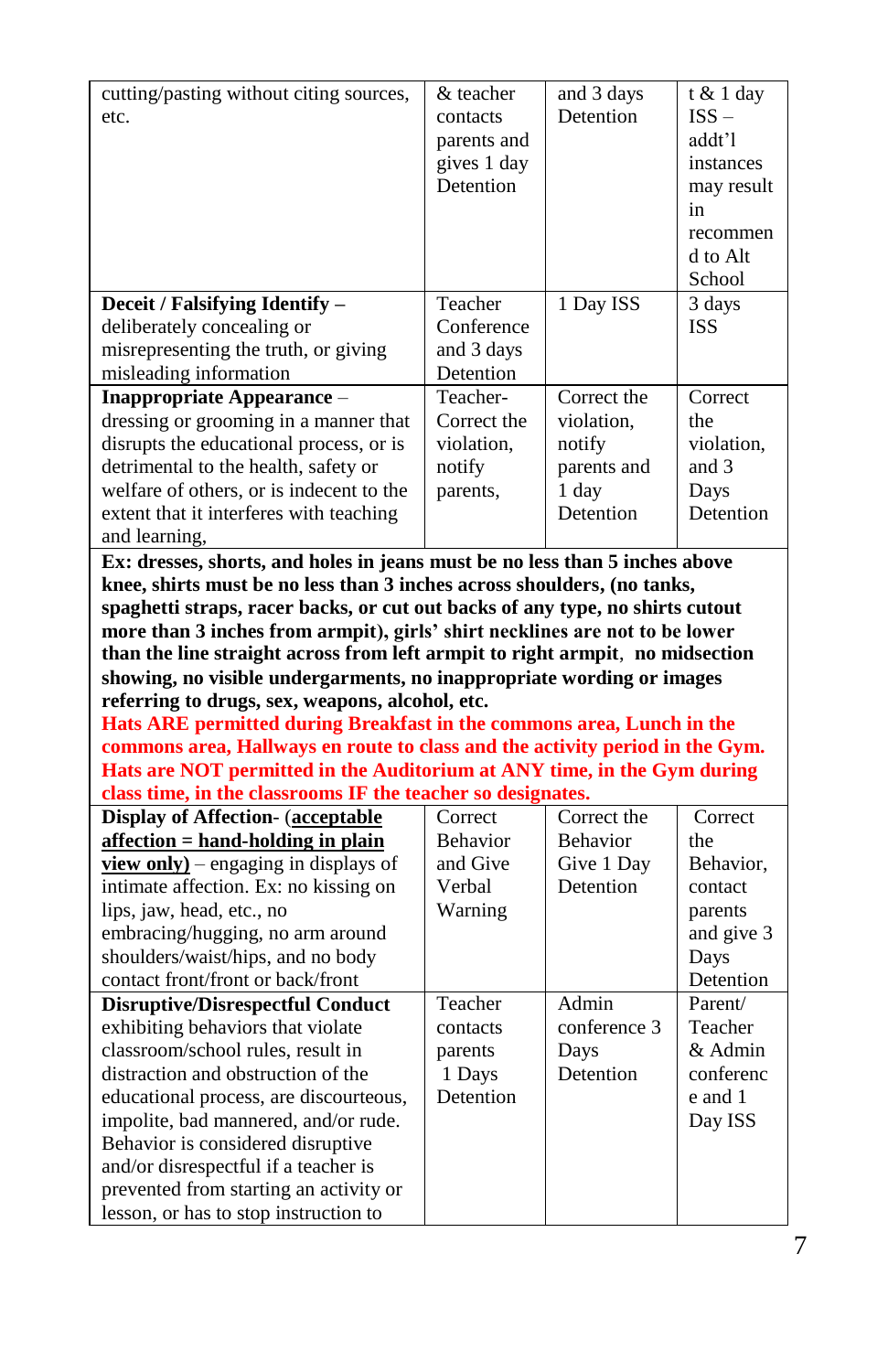| address the disruption $-$ i.e. as leep in<br>class, out of seat at the bell, non-<br>academic game play, disruptive<br>talking, grooming<br>Out of Area - students are not in<br>designated locations at the appropriate<br>times and do not have written<br>permission Ex: not in class with |                                                          |                                                             |                           | Verbal<br>warning by<br>Teacher                          |   | 1 Day<br>Detention                                                                             | 3 Days<br>Detention<br>contact<br>parents                                    |                                                              |
|------------------------------------------------------------------------------------------------------------------------------------------------------------------------------------------------------------------------------------------------------------------------------------------------|----------------------------------------------------------|-------------------------------------------------------------|---------------------------|----------------------------------------------------------|---|------------------------------------------------------------------------------------------------|------------------------------------------------------------------------------|--------------------------------------------------------------|
| assigned substitute teacher, in parking<br>areas, in hallways during meals or<br>before morning bells                                                                                                                                                                                          |                                                          |                                                             |                           |                                                          |   |                                                                                                |                                                                              |                                                              |
| Loitering / Blocking Passageways,<br>Doors, Hallways -standing in<br>passageways for extended periods of<br>time that obstruct the flow of traffic<br>for others Ex: standing in groups by<br>lockers, standing in front of bathroom<br>doors, standing in the front of the<br>school entrance |                                                          |                                                             |                           | Verbal<br>warning by<br>teacher                          | & | Admin<br>conference<br>1 Day<br>Detention                                                      | 3 Days<br>Detention                                                          |                                                              |
| <b>Skipping</b> – failing to report to<br>school's assigned class or activity<br>without prior permission or excuse by<br>the school                                                                                                                                                           |                                                          |                                                             | and                       | 3 Days<br>Detention<br>parental<br>contact by<br>teacher |   | 5 Days<br>Detention $-$<br>Admin-<br>Parent<br>Conference                                      | 1 Day ISS<br>and<br>Revocatio<br>n of<br>privileges                          |                                                              |
| <b>Tardiness to</b><br>$class - failing to$<br>be in assigned<br>place of<br>instruction at the<br>appropriate time<br>without a valid<br>excuse from<br>school personnel.<br>(this includes the<br>protected time of<br>first and last 10<br>minutes of class)                                | 1 <sup>st</sup> Tardy<br><b>Warning</b><br>by<br>teacher | 2 <sub>nd</sub><br>Tardy<br><b>Warning</b><br>by<br>teacher |                           | 3rd Tardy<br>1 Day<br><b>Detention</b>                   |   | 4 <sup>th</sup> Tardy<br>3 day of<br>detention<br><b>Teacher</b><br>contacts<br><b>Parents</b> | $5th$ Tardy 5<br>Days<br><b>Detention</b><br>Admin-<br>student<br>conference | 6 <sup>th</sup> Tardy<br>1day ISS<br>Admin-parent<br>contact |
| <b>Vehicle Parking Violation - not</b><br>obtaining proper parking passes,<br>improper parking of motor vehicle on<br>school property, bringing<br>unauthorized vehicles i.e., 4-wheeler                                                                                                       |                                                          |                                                             | <b>PRO</b><br>$\mathbf n$ | Warning by<br>teacher and<br>Notificatio                 |   | Admin/Parent-<br>Contact<br>3 Days<br>Detention                                                | Loss of<br>Privileges<br>and Ticket                                          |                                                              |

# **Level Two Violations and School Responses**

Disruptive and Potentially Harmful Behaviors – disrupt the educational processes and/or pose potential harm or danger to self and/or others. The behavior is committed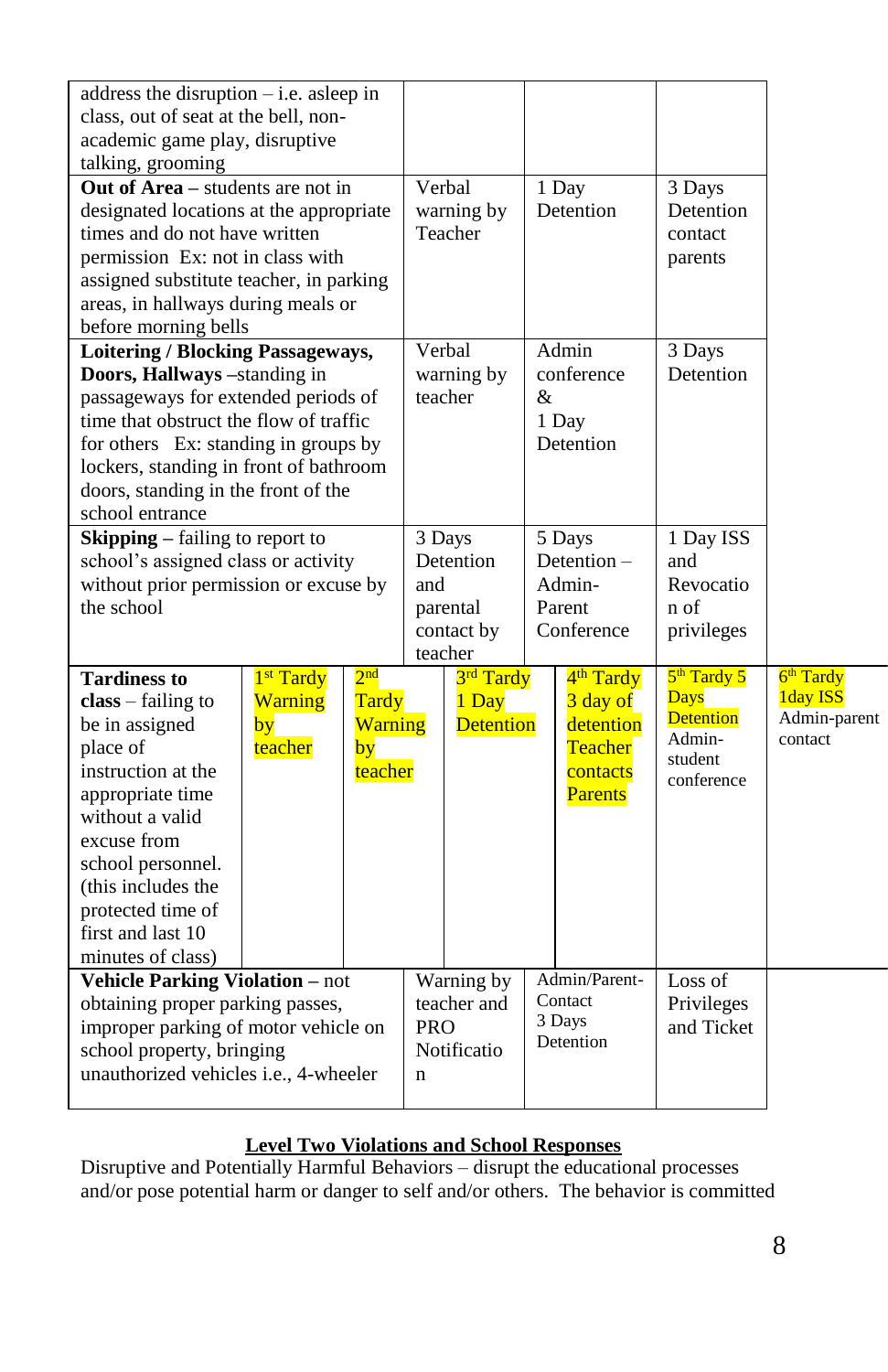willfully but not in a manner that is intended maliciously to cause harm or danger to self and/or others.

| <b>Infraction/Definition/Examples</b>                                                                                                                                                                                                                                                                                                                                                                                    | 1 <sup>st</sup> Offense                                                                     | 2 <sup>nd</sup> Offense                                                                                                                 | 3rd Offense                                                                                                    |
|--------------------------------------------------------------------------------------------------------------------------------------------------------------------------------------------------------------------------------------------------------------------------------------------------------------------------------------------------------------------------------------------------------------------------|---------------------------------------------------------------------------------------------|-----------------------------------------------------------------------------------------------------------------------------------------|----------------------------------------------------------------------------------------------------------------|
| <b>Insubordination</b> – ignoring or<br>refusing to comply with<br>directions or instructions given<br>by school authorities Ex:<br>refusing to open a book,<br>complete an assignment, work<br>with another student or in a<br>group, take a test or do any other<br>class or school related activity,<br>refusing to leave a hallway when<br>requested by a school staff<br>member, running from school<br>staff, etc. | Admin<br>Conference<br>and<br>3 Days<br>Detention                                           | Admin/Parent<br>conference<br>ISS <sub>X</sub> 1                                                                                        | ISS and<br>admin/parent<br>conference<br>$ISS X 3 - with$<br>behavior team<br>meeting                          |
| <b>Leaving School Property</b><br>without Permission                                                                                                                                                                                                                                                                                                                                                                     | Parent<br>contact and<br>3 Days OSS<br>drivers lose<br>driving<br>privileges<br>for 2 weeks | Parent contact<br>and 5 days<br>OSS, drivers<br>lose driving<br>privileges for<br>one month and<br>must purchase<br>new parking<br>pass | Parent contact<br>and 10 days<br>OSS, drivers<br>lose driving<br>privileges for<br>remainder of<br>school year |
| <b>Physical Fight</b> $-$ engaging in a<br>physical altercation, whether<br>defending oneself or not, in an<br>attempt to harm or overpower<br>another person(s)                                                                                                                                                                                                                                                         | 5 days OSS                                                                                  | 10 days OSS<br>Refer for<br>alternative<br>program                                                                                      |                                                                                                                |
| Possession of Knife under 3 1/2<br>Inches (longer blade refer to<br><b>Level 4 Possession of Deadly</b><br>Weapon)                                                                                                                                                                                                                                                                                                       | Knife<br>confiscated<br>$& 5$ days<br><b>OSS</b>                                            | Knife<br>confiscated -&<br>10 days OSS &<br>recommend for<br>expulsion                                                                  |                                                                                                                |
| <b>Profane Language/Obscene</b><br><b>Gesture/Indecent Act toward</b><br>an Employee                                                                                                                                                                                                                                                                                                                                     | Admin<br>conference,<br>3 Days ISS                                                          | Parent<br>Conference, 5<br>days ISS                                                                                                     | 5 days OSS<br>Parent<br>conference                                                                             |
| <b>Profane Language/Obscene</b><br><b>Gesture/Indecent Act toward</b><br>another Student                                                                                                                                                                                                                                                                                                                                 | Admin<br>conference<br>and 3 Days<br>Detention                                              | 1 Day ISS                                                                                                                               | 3 Days ISS                                                                                                     |
| <b>Profane Language/Obscene</b><br><b>Gesture/Indecent Act in</b><br><b>General</b>                                                                                                                                                                                                                                                                                                                                      | Verbal<br>warning                                                                           | Parental<br>contact plus<br>detention                                                                                                   | Admin/parent<br>conference<br>$ISS \times 3$                                                                   |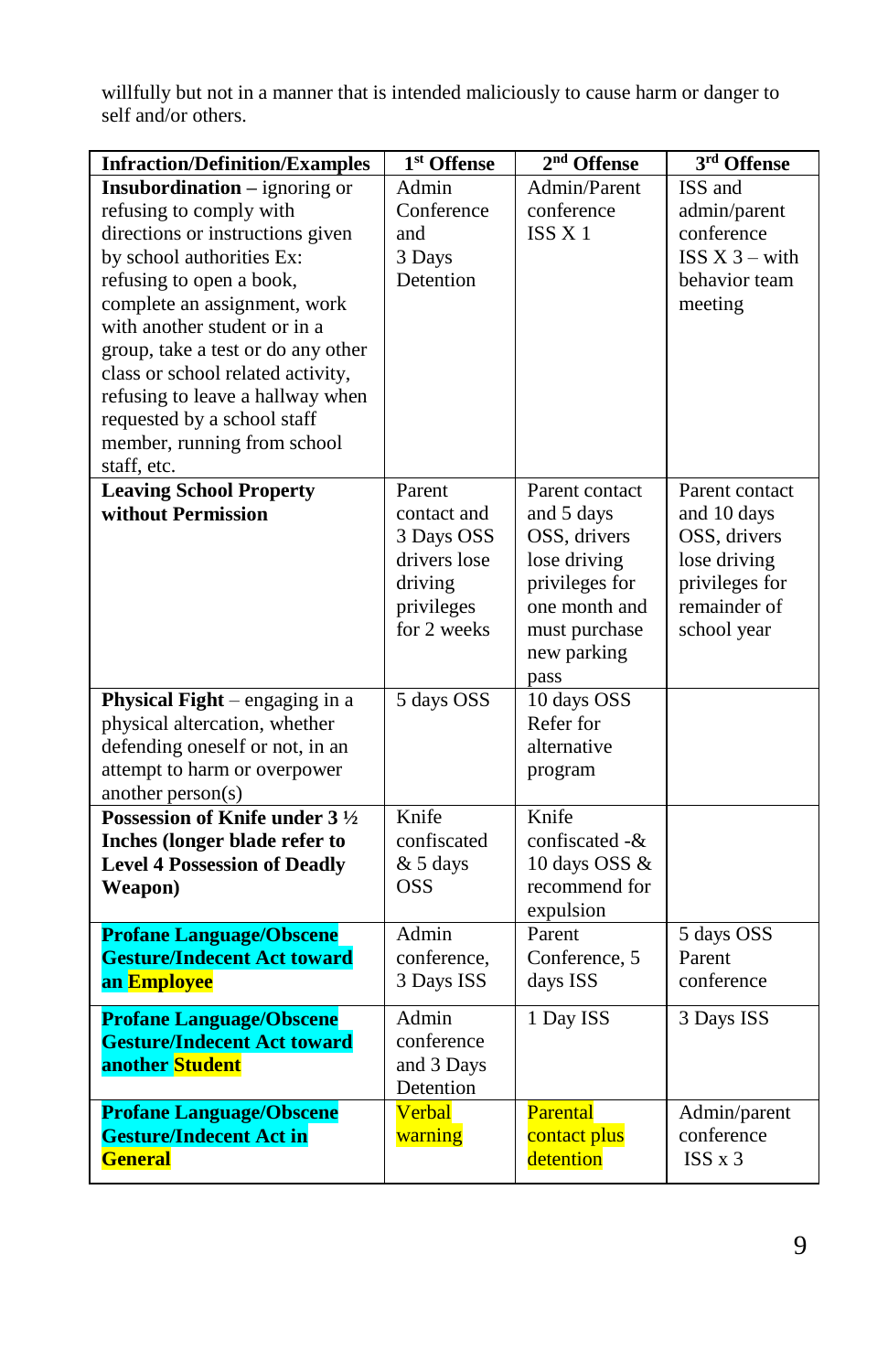| <b>Technology Misuse Category</b><br><b>1:</b> Ex: games at inappropriate<br>times, non-academic use of<br>websites                                                     | <b>Correct the</b><br><b>behavior</b> and<br>$-$ Loss of<br>computer<br>privileges<br>for that<br>period—1<br>day<br>detention | Admin<br>conference.<br>loss of<br>computer<br>privileges for 3<br>days plus<br>detention x 3 | Admin<br>conference<br>with parents,<br>loss of<br>computer<br>privileges for 5<br>days plus 1<br>Day ISS |
|-------------------------------------------------------------------------------------------------------------------------------------------------------------------------|--------------------------------------------------------------------------------------------------------------------------------|-----------------------------------------------------------------------------------------------|-----------------------------------------------------------------------------------------------------------|
| <b>Technology Misuse Category 2</b><br>Use of Electronic Devices<br>during class time/without<br>teacher permission with or<br>without WiFi                             | Ask for<br>Device<br>return at end<br>of class<br>period                                                                       | Ask for<br>device— will<br>be returned at<br>end of day— $1$<br><b>Day Detention</b>          | Admin<br>conference,<br>Device taken<br>for $1$ week/3<br>Days Detention                                  |
| <b>Technology Misuse Category 3</b><br>Use of Electronic Devices to<br>record or distribute fights,<br>bullying or any kind of<br>inappropriate or illegal<br>behavior. | 3 days ISS-<br>parent<br>contact                                                                                               | 1 Day OSS-<br><b>Parent Contact</b>                                                           | 3 Days OSS-<br><b>Behavior</b><br>contract                                                                |

# **Level Three Violations and School Responses**

| <b>Infraction/Definition/Examples</b>                                                                                            | 1 <sup>st</sup> Offense                                 | 2 <sup>nd</sup> Offense                                                           | 3rd                                        |
|----------------------------------------------------------------------------------------------------------------------------------|---------------------------------------------------------|-----------------------------------------------------------------------------------|--------------------------------------------|
|                                                                                                                                  |                                                         |                                                                                   | <b>Offense</b>                             |
| <b>Battery against a Student:</b> unlawful<br>and intentional injury of another<br>student                                       | 5 days OSS,<br>parent<br>conference                     | 10 days<br>OSS.<br>Recommend                                                      |                                            |
|                                                                                                                                  |                                                         | ation to<br>Alternative<br>School                                                 |                                            |
| Defacing School Property/                                                                                                        | 5 days OSS,                                             | 10 days                                                                           |                                            |
| <b>Vandalism:</b> Ex: damaging school<br>property or equipment                                                                   | parent<br>conference                                    | OSS.<br>recommend<br>for<br>expulsion                                             |                                            |
| <b>False Fire Alarm</b>                                                                                                          | 10 days<br>OSS, parent<br>$\text{conf/PRO}$<br>notified | $10 \text{ days}$<br><b>PRO</b><br>Notified $\&$<br>recommend<br>for<br>expulsion |                                            |
| Fraud and Forgery: deception via<br>false or misleading information such<br>as giving a wrong name, forging<br>teacher signature | 5 days OSS,<br>parent<br>conference                     | 10 days<br>OSS, parent<br>conference                                              | 10 days OSS,<br>recommend<br>for expulsion |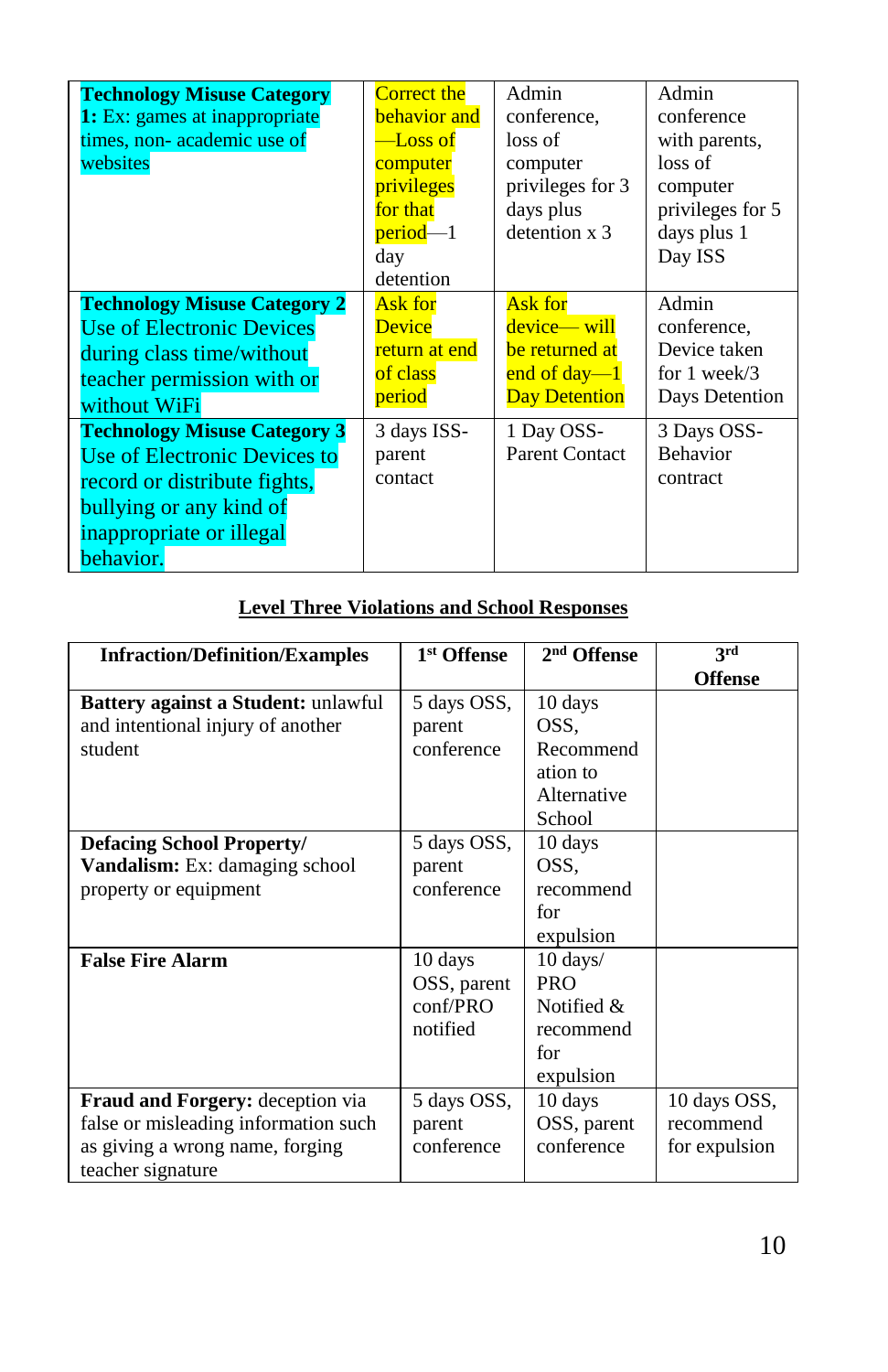| <b>Gambling</b>                                           | 5 days OSS,              | 10 days                | 10 days OSS,           |
|-----------------------------------------------------------|--------------------------|------------------------|------------------------|
|                                                           | parent                   | OSS, parent            | recommendati           |
|                                                           | conference               | conference             | on for                 |
|                                                           |                          |                        | expulsion              |
| Hazing: any action which endangers                        | 5 days OSS,              | 10 days OSS            |                        |
| mental/physical health or safety of                       | parent con-              | & recom-               |                        |
| another                                                   | ference                  | mend for               |                        |
|                                                           |                          | expulsion              |                        |
| <b>Improper/Negligent Operation of a</b>                  | 3 days OSS,              | 5 days OSS,            | 10 days OSS,           |
| Motor Vehicle: Ex: unsafe operation                       | PRO                      | <b>PRO</b>             | recommendati           |
| of vehicle, having unauthorized                           | Notified, &              | Notified.              | on for                 |
| student in vehicle                                        | revoke                   | Revoke                 | expulsion              |
|                                                           | driving                  | Driving                |                        |
|                                                           | permit for               | permit for             |                        |
|                                                           | one month<br>5 days OSS, | school year<br>10 days | 10 days OSS,           |
| Larceny: taking another person's                          |                          | OSS, parent            | recommend for          |
| property/stealing                                         | parent<br>conference     | conference             | expulsion              |
|                                                           |                          |                        |                        |
| <b>Sexual Misconduct: public</b>                          | 5 days OSS,              | 10 days                |                        |
| exposure, transmitting                                    | <b>PRO</b>               | OSS, PRO               |                        |
| drawings/photos of a sexual nature,                       | Notified                 | Notified               |                        |
| committing sexual acts on school                          | parent                   | recommend              |                        |
| property/bus or during school event                       | conference               | expulsion              |                        |
| <b>Threat of Injury or Assault against</b>                | 5 days OSS,              | 10 days                |                        |
| <b>Employee or Student</b>                                | parent                   | OSS.                   |                        |
|                                                           | conference               | recommenda<br>tion for |                        |
|                                                           |                          | expulsion              |                        |
| <b>Trespassing</b>                                        | 3 days OSS,              | 5 days OSS,            | 10 days OSS,           |
|                                                           | parent                   | parent                 | recommendati           |
|                                                           | conference               | conference             | on for                 |
|                                                           |                          |                        | expulsion              |
| Harassment/Bullying/Intimidation:                         | 5 days OSS,              | 10 days OSS            |                        |
| any habitual intentional                                  | parent                   | & referred to          |                        |
| electronic/verbal/physical/written act,                   | conference               | Alt. School            |                        |
| communication, transmission or                            |                          | Program                |                        |
| threat which creates an intimidating,                     |                          |                        |                        |
| threatening, or emotionally abusive                       |                          |                        |                        |
| educational environment or interferes                     |                          |                        |                        |
| with the orderly operation of the                         |                          |                        |                        |
| school (refer to pages 23-26 for                          |                          |                        |                        |
| detailed definition)                                      |                          |                        |                        |
| <b>Possession/Use of Tobacco or Use</b>                   | <b>Correct the</b>       | <b>Send Names</b>      | <b>Send names to</b>   |
| of Imitation Drugs Ex: improper                           | behavior                 | to office $-5$<br>days | Office-<br>3 days ISS, |
| ingestion of food products,<br>cigarettes, E-Cigs, Vapes, | Verbal<br>Warning        | detention              | PRO Notified.          |
| <b>Smokeless Tobacco, etc</b>                             |                          | and send to            | Citation               |
|                                                           |                          | PRO for                |                        |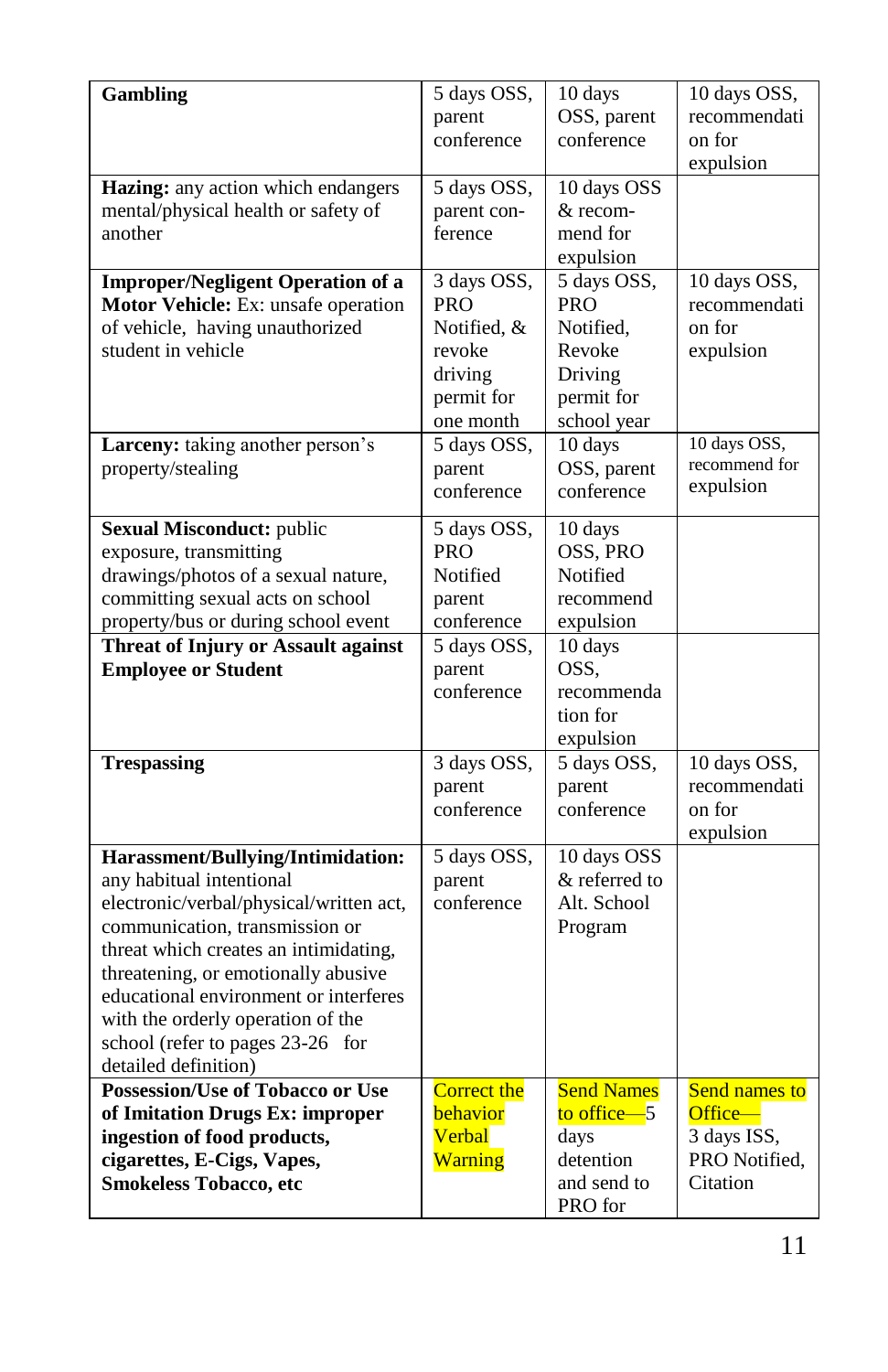|  | Ticket |  |
|--|--------|--|
|  |        |  |
|  |        |  |

## **Level Four Violations and School Responses**

| Infraction/Definition/Examples         | 1 <sup>st</sup> Offense           | 2 <sup>nd</sup> Offense | 3 <sup>rd</sup> Offense |
|----------------------------------------|-----------------------------------|-------------------------|-------------------------|
| <b>Battery against School Employee</b> | 10 days OSS, recommend to BOE for |                         |                         |
| Felony                                 | expulsion, notify law enforcement |                         |                         |
|                                        |                                   |                         |                         |
| <b>Illegal Substance Related</b>       |                                   |                         |                         |
| <b>Behaviors</b>                       |                                   |                         |                         |
| Possession and/or Use of a             |                                   |                         |                         |
| <b>Dangerous Weapon</b>                |                                   |                         |                         |

### **\*Habitual Violation of School Rules and Policies**

After the  $3<sup>rd</sup>$  offense of any infraction, or five total referrals, students will be considered habitual violators. Students identified as habitual violators will be subject to modified disciplinary actions as deemed appropriate by the RVHS Administration.

10 Days Detention within one (1) semester will result in 1 Day OSS. Once a student accumulates 10 referrals, a recommendation to the After School Program may be made.

\*Student who are caught skipping, out of area, or in possession of tobacco products will have their privileges revoked to leave the classroom without an escort.

#### **COURSE REQUIREMENTS**

**Foundations for High Quality Developmentally Appropriate High School Programming (Grades 9-12)**

Courses needed for graduation require mastery of approved content standards. **Students should consult with their chosen post-secondary educational/training institution when choosing course options and electives.** The required courses outlined below build strong content knowledge and extend disciplines by engaging students in work of quality and substance. In grades 9 and 10, students build foundational knowledge and skills. In grades 11 and 12, students enter into the personalized aspect of their PEP, focusing carefully on selected coursework that leads to successful completion of their personal and academic goals. Each student's coursework will be designed to lead directly to placement in entry-level, credit-bearing academic college courses, completion of an industry-recognized certificate or license, a workforce training program, or job placement. Students who do not demonstrate mastery of the approved content standards shall be provided extra assistance and time through personalized learning and support.

|         |                                | 22 total credits required --- 12 Prescribed --- 10 Personalized |  |
|---------|--------------------------------|-----------------------------------------------------------------|--|
| Subject | <b>Graduation Requirements</b> | <b>Personalized Course Options</b>                              |  |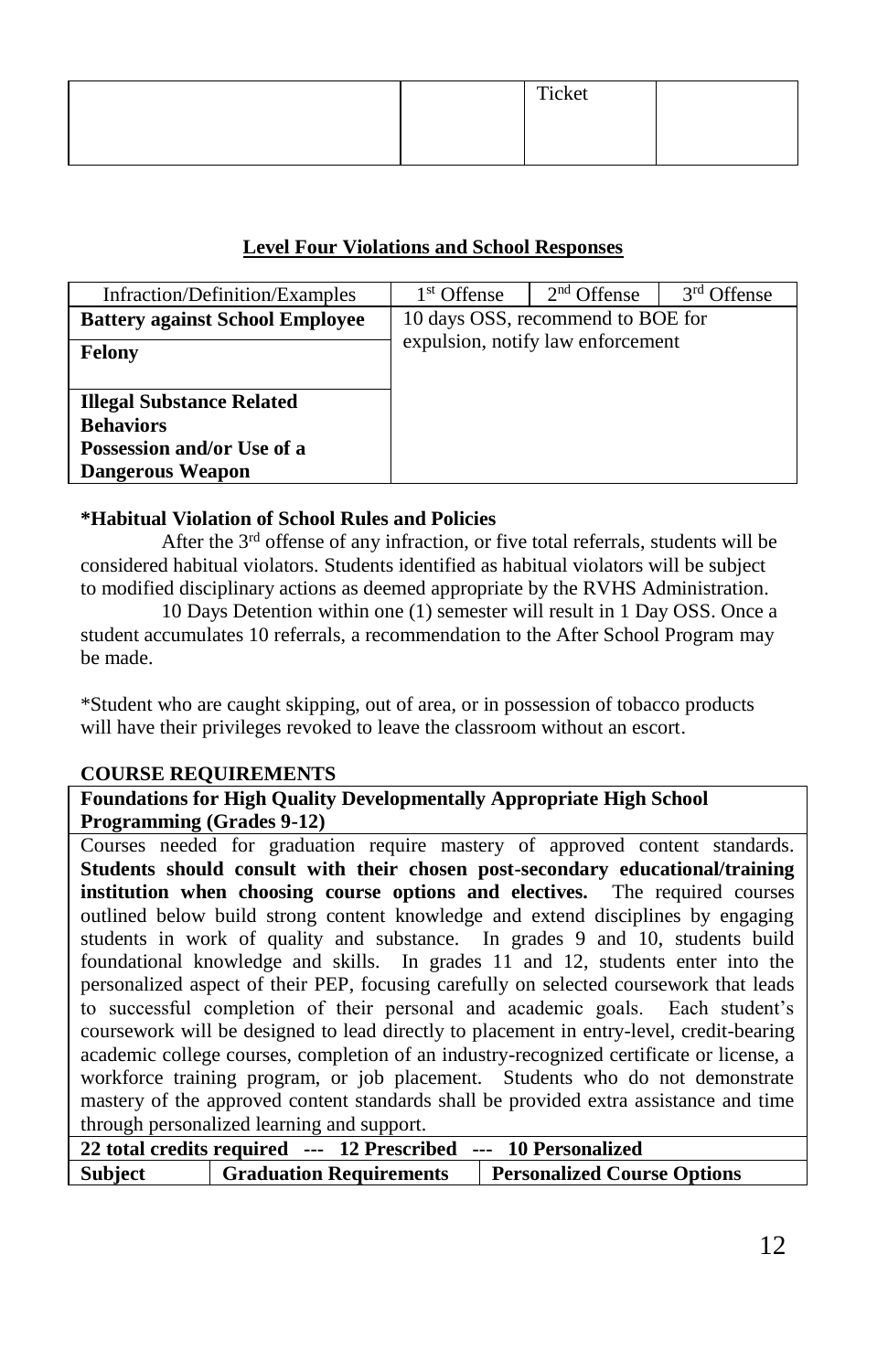| English            | <b>3 Prescribed Credits</b>                          | <b>Recommended College and Career</b>   |
|--------------------|------------------------------------------------------|-----------------------------------------|
| Language           | English 9                                            | <b>Readiness Course Options and</b>     |
| Arts (ELA)         | English 10                                           | <b>Courses Required to be Offered</b>   |
| 4 credits          | English 11                                           | English 12 or Transition English        |
|                    |                                                      | Language Arts for Seniors               |
|                    | 1 Additional Personalized                            | <b>Additional Course Options</b>        |
|                    | <b>Credits</b><br>from<br>Course                     | English 12 CR                           |
|                    | <b>Options</b>                                       | <b>Technical English Language Arts</b>  |
|                    |                                                      | Creative Writing and Reading            |
|                    | An Advanced Placement                                | English Language Arts College           |
|                    | (AP®), Dual Credit, or                               | Courses                                 |
|                    | <b>International Baccalaureate</b>                   | County-created and Approved             |
|                    | (IB®) ELA course may be                              | <b>English Language Arts Courses</b>    |
|                    | substituted for any ELA                              | based on student need and               |
|                    | credit.                                              | interest insuring state standards       |
|                    |                                                      | for English are met                     |
| <b>Mathematics</b> | <b>2 Prescribed Credits</b>                          | <b>Recommended College and Career</b>   |
| 4 credits          | Math I or Algebra I                                  | <b>Readiness Course Options and</b>     |
|                    | Math II or Geometry                                  | <b>Courses Required to be Offered</b>   |
|                    |                                                      |                                         |
|                    | 2 Additional Personalized                            | Math III STEM or Math III LA or         |
|                    | <b>Credits</b><br>from<br>Course                     | Algebra II                              |
|                    | <b>Options</b>                                       | Math<br>IV<br>Trigonometry/Pre-         |
|                    |                                                      | calculus,                               |
|                    | An AP <sup>®</sup> , Dual Credit, or IB <sup>®</sup> | Statistics,<br>Applied<br>Transition    |
|                    | Mathematics course may be                            | Mathematics                             |
|                    | substituted for any                                  | for Seniors                             |
|                    | Mathematics credit.                                  | <b>Additional Course Options</b>        |
|                    |                                                      | Math I Lab (when taught in              |
|                    |                                                      | conjunction with Math I)                |
|                    |                                                      | Algebra I Support (when taught in       |
|                    |                                                      | conjunction with Algebra I)             |
|                    |                                                      | <b>Applied Statistics</b>               |
|                    |                                                      | AP® Computer Science A                  |
|                    |                                                      | <b>Advanced Mathematical Modeling</b>   |
|                    |                                                      | Calculus                                |
|                    |                                                      | <b>Statistics</b>                       |
|                    |                                                      | Probability and Statistics              |
|                    |                                                      | Quantitative Reasoning                  |
|                    |                                                      | <b>STEM Readiness Mathematics</b>       |
|                    |                                                      | Math III TR                             |
|                    |                                                      | Math IV TR                              |
|                    |                                                      | Mathematics college courses             |
|                    |                                                      | <b>Computer Science and Mathematics</b> |
|                    |                                                      | County-created and Approved Math        |
|                    |                                                      | Courses higher than Math II or          |
|                    |                                                      | Algebra II                              |
|                    |                                                      | <b>Technical Transition Math</b>        |
|                    |                                                      | Financial Algebra                       |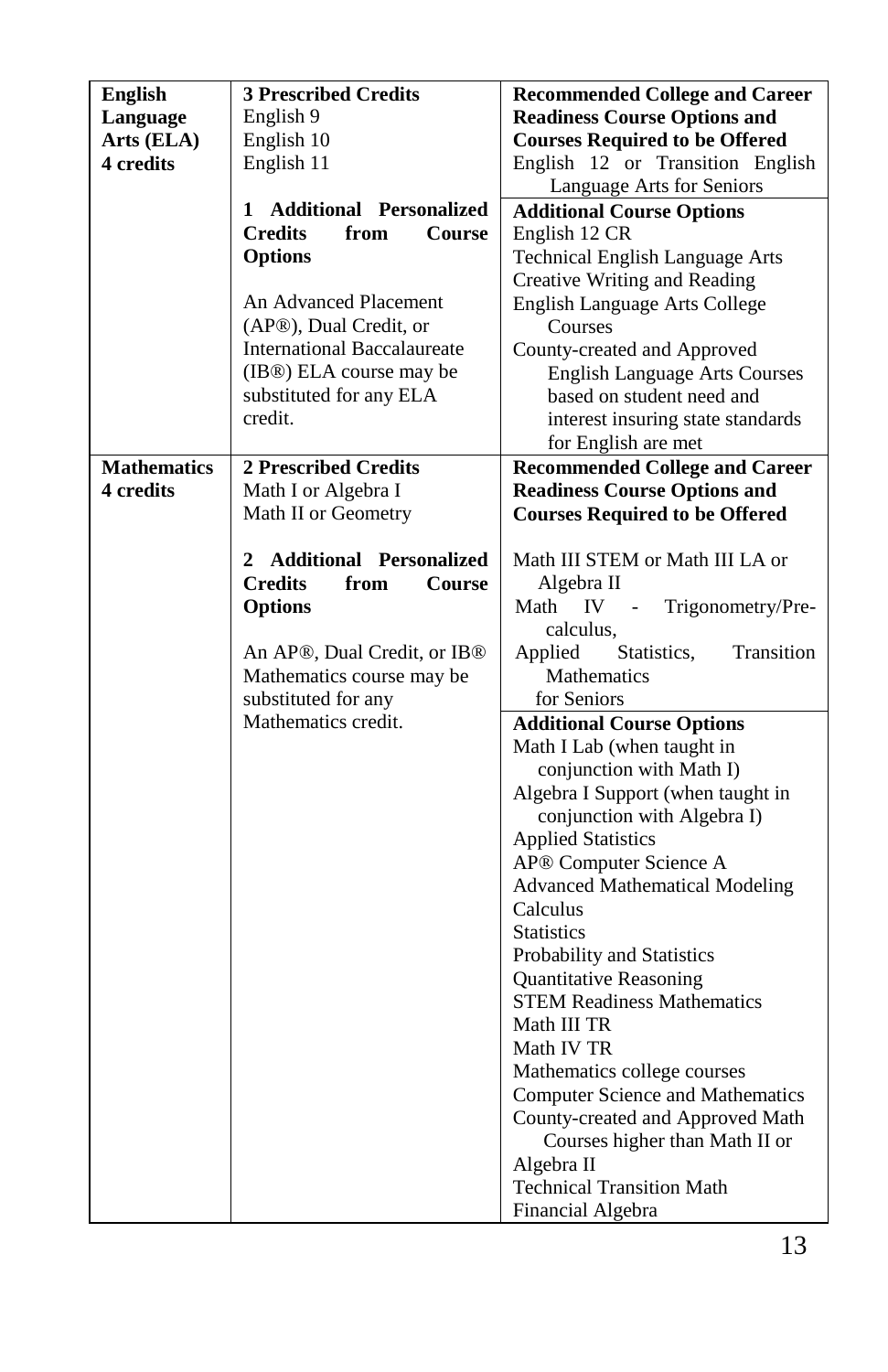| <b>Science</b> | <b>2 Prescribed Credits</b>                                      | <b>Recommended College and Career</b>        |
|----------------|------------------------------------------------------------------|----------------------------------------------|
| 3 credits      | Science<br>Earth<br>and<br>Space                                 | <b>Readiness Course Options and</b>          |
|                | (Grade 9)                                                        | <b>Courses Required to be Offered</b>        |
|                | Biology or<br>AP@<br><b>Biology</b>                              |                                              |
|                | (Grade 10)                                                       | Chemistry                                    |
|                |                                                                  | Human Anatomy and Physiology                 |
|                | <b>Additional Personalized</b><br>1                              | Physics                                      |
|                | <b>Credit from Course Options</b>                                | Physical Science                             |
|                |                                                                  | <b>Additional Course Options</b>             |
|                | An AP®, Dual Credit, or IB®                                      | Environmental Science                        |
|                | Science course may be                                            | Forensics                                    |
|                | substituted for a science                                        | Science college courses                      |
|                | credit.                                                          | Computer Science - GIS                       |
|                |                                                                  | County-created and Approved                  |
|                |                                                                  | <b>Science Courses</b>                       |
|                |                                                                  | <b>CTE Courses:</b>                          |
|                |                                                                  | AC Energy and Power (Courses 1-4)            |
|                |                                                                  | Animal and Plant Biotechnology               |
|                |                                                                  | Principles of Agriculture Science-           |
|                |                                                                  | Plan                                         |
|                |                                                                  | Principles of Engineering                    |
|                |                                                                  | Human Body Systems                           |
|                |                                                                  | AC Innovations in Science and                |
|                |                                                                  | Technology (Courses 1-4)                     |
|                |                                                                  | <b>Natural Resources Management</b>          |
|                |                                                                  | Therapeutic Services (Courses I, II,         |
|                |                                                                  | and III)                                     |
| <b>Social</b>  | <b>3 Prescribed Credits</b>                                      | <b>Recommended College and Career</b>        |
| <b>Studies</b> | 1 Credit from World Studies                                      | <b>Readiness Course Options and</b>          |
| 4 credits      | or an AP® Social Studies                                         | <b>Courses Required to be Offered</b>        |
|                | Course                                                           | <b>Contemporary Studies</b>                  |
|                | 1 Credit from United States                                      | Economics                                    |
|                | (US) Studies* or US Studies                                      | Geography                                    |
|                | Comprehensive, or AP <sup>®</sup> US                             | <b>World Studies</b>                         |
|                | History                                                          | <b>Additional Course Options</b>             |
|                | 1 Credit from Civics                                             | <b>AP® Social Studies Courses</b>            |
|                | (includes personal finance) or<br>AP <sup>®</sup> Government and | <b>IB<sup>®</sup></b> Social Studies Courses |
|                | Politics                                                         | <b>Financial Literacy</b>                    |
|                |                                                                  | Psychology<br>Social Studies college courses |
|                | <b>Additional Personalized</b><br>1                              | <b>Dual Credit Courses</b>                   |
|                | <b>Credit from Course Options</b>                                | Sociology                                    |
|                |                                                                  | JROTC (Courses I-IV)                         |
|                | *Beginning with the 2020-                                        | County-created and Approved Social           |
|                | 2021 9 <sup>th</sup> grade cohort students                       | <b>Studies Courses</b>                       |
|                | who take US Studies must                                         |                                              |
|                | utilize Contemporary Studies                                     |                                              |
|                | as their Personalized Credit                                     |                                              |
|                | unless they are utilizing                                        |                                              |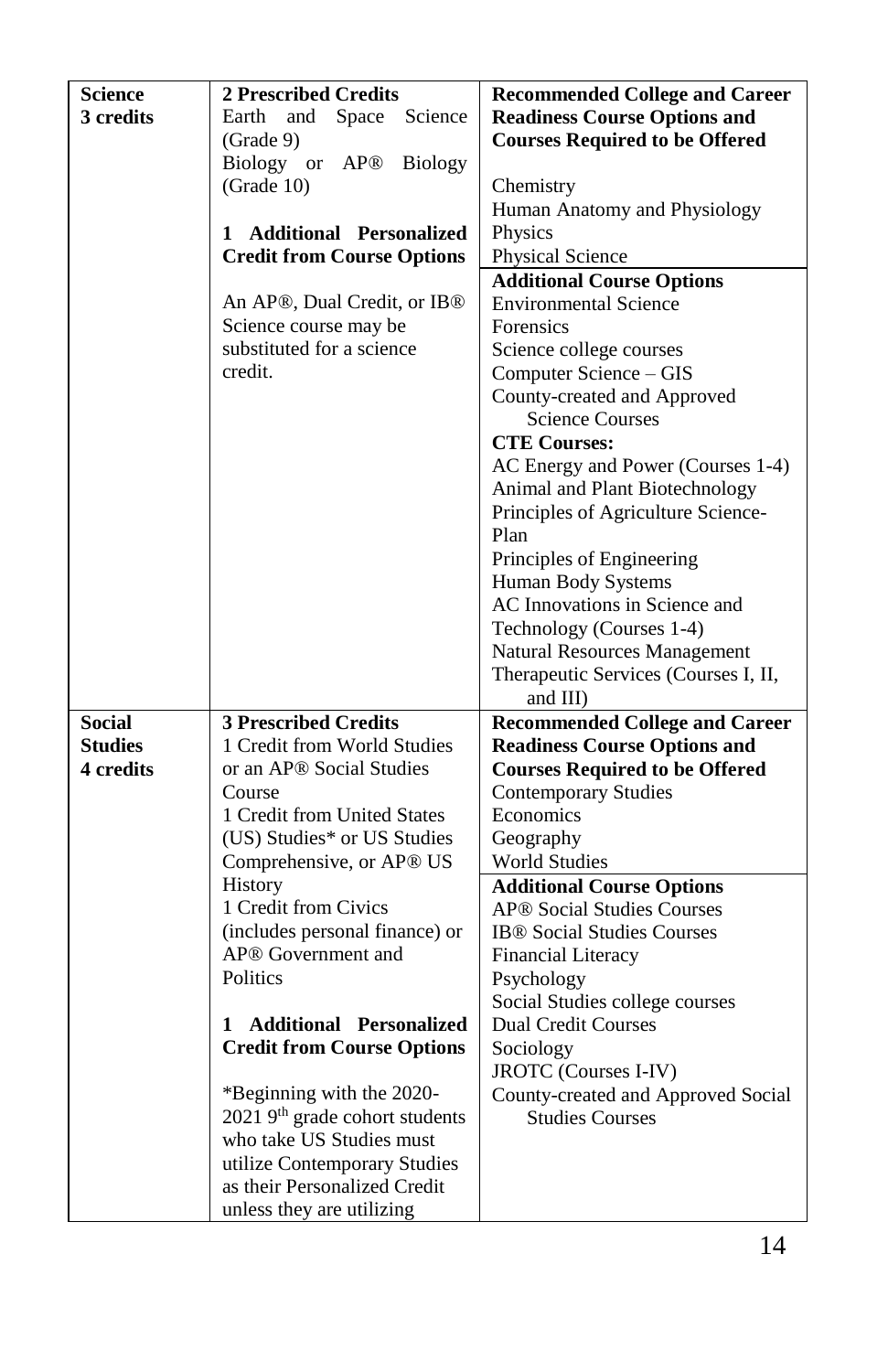|                                                         | <b>JROTC Courses I-IV.</b>                                                                                                                                 |                                                                                                                                                                                                                                    |
|---------------------------------------------------------|------------------------------------------------------------------------------------------------------------------------------------------------------------|------------------------------------------------------------------------------------------------------------------------------------------------------------------------------------------------------------------------------------|
|                                                         |                                                                                                                                                            |                                                                                                                                                                                                                                    |
| <b>Physical</b><br><b>Education</b><br>(PE)<br>1 credit | 1 Prescribed Credit<br>PE 9-12, Integrated PE, or<br>counties may choose to offer<br>Extracurricular/Interscholastic<br>PE both graded and non-<br>graded. | <b>Additional Course Options</b><br>JROTC I and II will fulfill the 1<br>credit PE requirement<br><b>Dual Credit Courses</b><br>Other PE courses based on student<br>need and interest paired with the<br>integrated online course |
| <b>Health</b>                                           | <b>1 Prescribed Credit</b>                                                                                                                                 | <b>Additional Course Options</b>                                                                                                                                                                                                   |
| 1 credit                                                | Health 9-12                                                                                                                                                | Health College Courses<br>Dual Credit Courses                                                                                                                                                                                      |
| The Arts                                                | <b>1 Personalized Credit</b>                                                                                                                               | <b>Required to be Offered</b>                                                                                                                                                                                                      |
| 1 credit                                                |                                                                                                                                                            | Four sequential courses in music                                                                                                                                                                                                   |
|                                                         | An AP®, Dual Credit, or IB®                                                                                                                                | (both choral and instrumental),                                                                                                                                                                                                    |
|                                                         | Arts course may be                                                                                                                                         | visual art (general art and/or studio                                                                                                                                                                                              |
|                                                         | substituted for any Arts                                                                                                                                   | art), dance, theatre                                                                                                                                                                                                               |
|                                                         | credit.                                                                                                                                                    | <b>Course Options</b>                                                                                                                                                                                                              |
|                                                         |                                                                                                                                                            | Arts Offerings                                                                                                                                                                                                                     |
|                                                         |                                                                                                                                                            | <b>Arts College Courses</b>                                                                                                                                                                                                        |
|                                                         |                                                                                                                                                            | <b>Arts College Courses</b>                                                                                                                                                                                                        |
|                                                         |                                                                                                                                                            | The following CTE courses will                                                                                                                                                                                                     |
|                                                         |                                                                                                                                                            | fulfill the 1 credit Arts                                                                                                                                                                                                          |
|                                                         |                                                                                                                                                            | requirement:                                                                                                                                                                                                                       |
|                                                         |                                                                                                                                                            | • Fundamentals of Illustration                                                                                                                                                                                                     |
|                                                         |                                                                                                                                                            | (1851)                                                                                                                                                                                                                             |
|                                                         |                                                                                                                                                            | • Fundamentals of Graphic<br>Design (1857)                                                                                                                                                                                         |
|                                                         |                                                                                                                                                            | $\bullet$ Illustration (1861)                                                                                                                                                                                                      |
|                                                         |                                                                                                                                                            | • Graphic Design Applications                                                                                                                                                                                                      |
|                                                         |                                                                                                                                                            | (1859)                                                                                                                                                                                                                             |
|                                                         |                                                                                                                                                            | • Ornamental Metal Work (1982)                                                                                                                                                                                                     |
|                                                         |                                                                                                                                                            | · Digital Imaging/Multimedia I                                                                                                                                                                                                     |
|                                                         |                                                                                                                                                            | (1431)                                                                                                                                                                                                                             |
|                                                         |                                                                                                                                                            | • Drafting Techniques (1727)                                                                                                                                                                                                       |
|                                                         |                                                                                                                                                            | • Floriculture $(0213)$                                                                                                                                                                                                            |
| <b>Personalized</b>                                     | <b>4 Personalized Credits</b>                                                                                                                              | Each student's PEP will identify a                                                                                                                                                                                                 |
| <b>Education</b>                                        |                                                                                                                                                            | career cluster and either a CTE                                                                                                                                                                                                    |
| Plan (PEP)                                              | 4 credits in a                                                                                                                                             | program of study or course work for                                                                                                                                                                                                |
| 4 credits                                               | CTE Program of Study                                                                                                                                       | the 4 credits that will lead directly to                                                                                                                                                                                           |
|                                                         | 4 credits that                                                                                                                                             | college placement, attainment of an                                                                                                                                                                                                |
|                                                         | lead to post-secondary                                                                                                                                     | industry-recognized certificate<br><b>or</b>                                                                                                                                                                                       |
|                                                         | goals                                                                                                                                                      | workforce<br>training<br>license,<br>$\mathbf{a}$                                                                                                                                                                                  |
|                                                         |                                                                                                                                                            | placement<br>program,<br>job<br><b>or</b>                                                                                                                                                                                          |
|                                                         |                                                                                                                                                            |                                                                                                                                                                                                                                    |
|                                                         |                                                                                                                                                            |                                                                                                                                                                                                                                    |
|                                                         |                                                                                                                                                            | (Appendix D).<br>Best practices encourage students to<br>experience the following: an AP®,                                                                                                                                         |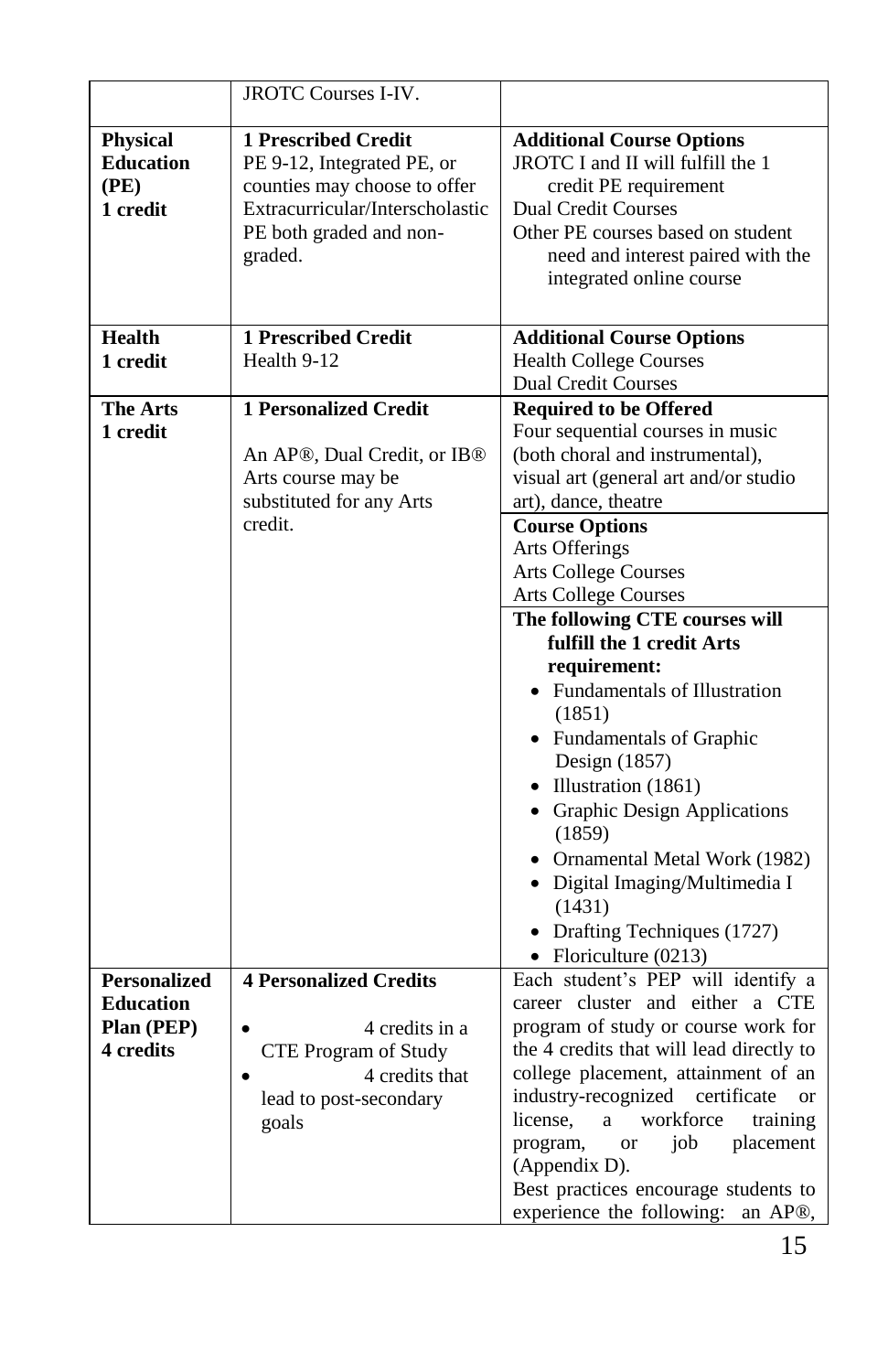|                                                           |                                                                                                                                                                                                                                                                                                                                    | IB <sup>®</sup> , dual credit, and/or Advanced<br>Career<br>(AC)<br>with<br>course<br>corresponding examination, 2 credits<br>in one world language, an additional<br>science, a computer science,<br>an<br>online/digital learning experience,<br>entrepreneurial experiences, and/or 4                                                                           |
|-----------------------------------------------------------|------------------------------------------------------------------------------------------------------------------------------------------------------------------------------------------------------------------------------------------------------------------------------------------------------------------------------------|--------------------------------------------------------------------------------------------------------------------------------------------------------------------------------------------------------------------------------------------------------------------------------------------------------------------------------------------------------------------|
|                                                           |                                                                                                                                                                                                                                                                                                                                    | credits (culminating in acquisition of<br>industry-recognized CTE credential<br>focused on career aspirations).                                                                                                                                                                                                                                                    |
| <b>Career</b> and<br><b>Technical</b><br><b>Education</b> | See section 6.3: Career and<br><b>Technical Education</b>                                                                                                                                                                                                                                                                          | <b>Required to be Offered</b><br>One foundational course that teaches<br>parenting skills                                                                                                                                                                                                                                                                          |
|                                                           |                                                                                                                                                                                                                                                                                                                                    | <b>Recommendation</b><br>Counties are encouraged to expand<br>career exploration and offer CTE<br>foundational courses and CTE<br>programs of study in grades 9 and<br>10.                                                                                                                                                                                         |
| Community<br><b>Readiness</b>                             |                                                                                                                                                                                                                                                                                                                                    | Counties may allow students with<br>disabilities to earn 4 credits in<br>Community<br>Readiness<br>Training<br>recommended through an IEP Team<br>as a personalized, non-CTE program<br>of study.                                                                                                                                                                  |
| <b>Electives</b>                                          | County Board of Education<br>Members (CBEM) have the<br>authority to set graduation<br>requirements beyond the state<br>minimum for schools in their<br>counties.<br><b>Students</b><br>may<br>typically earn up to 32 credits<br>on a block schedule and up to<br>28 on a traditional schedule<br>over their high school careers. | When choosing electives, students<br>should consult with their chosen<br>post-secondary<br>educational<br>institution<br>make<br>to<br>sure<br>the<br>electives<br>are<br>appropriate<br>and<br>acceptable.                                                                                                                                                        |
| Computer<br><b>Science</b>                                |                                                                                                                                                                                                                                                                                                                                    | <b>Required to be Offered</b><br>One Course in Computer Science<br><b>Additional Course Options</b><br>Computer Science in the Modern<br>World<br>AP® Computer Science Courses<br>Information Technology (IT)<br><b>Information Management</b><br>Web Development<br>Other courses based on student need<br>and interest<br><b>CTE Computer Science/IT Courses</b> |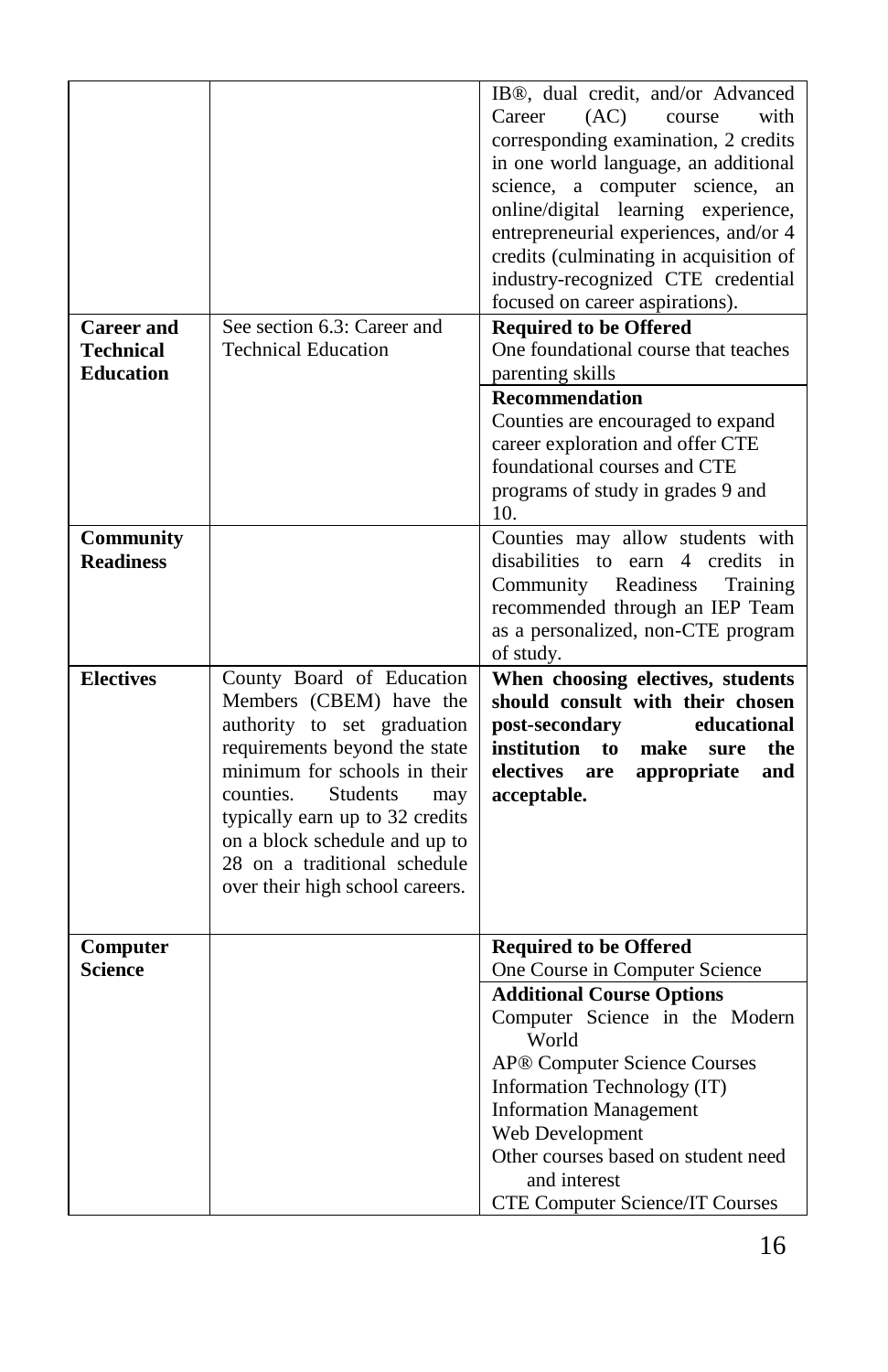|                   | County-created Computer Science/IT      |
|-------------------|-----------------------------------------|
|                   | Courses                                 |
|                   | <b>College Computer Science Courses</b> |
| World             | <b>Recommended College- and</b>         |
| Languages         | <b>Career-Readiness Course Options:</b> |
|                   | Most<br>four-year colleges<br>and       |
|                   | universities require the completion of  |
|                   | a least two credits of the same world   |
|                   | language before or during post-         |
|                   | secondary programming.<br>Students      |
|                   | need to consult with their post-        |
|                   | secondary educational institutions      |
|                   | concerning<br>world<br>language         |
|                   | requirements.                           |
|                   | <b>Required to be Offered</b>           |
|                   | Three levels of one world language      |
|                   | demonstrate<br><b>Students</b><br>who   |
|                   | proficiency<br>in<br>two<br>languages   |
|                   | (English and one additional) can        |
|                   | receive the Seal of Biliteracy.         |
|                   | <b>Additional Course Options</b>        |
|                   | Other<br>world<br>languages<br>and      |
|                   | levels<br>additional<br>based<br>on     |
|                   | student need and interest               |
|                   | AP <sup>®</sup> World Language          |
|                   | World Language college courses          |
| <b>Driver</b>     | <b>Required to be Offered</b>           |
| <b>Education</b>  | One Course in Driver Education          |
| <b>Social and</b> | <b>Required</b>                         |
| <b>Emotional</b>  | Through a Comprehensive School          |
| <b>Advisory</b>   | Counseling System, high schools         |
| <b>System for</b> | will<br>continuous<br>implement<br>a    |
| <b>Student</b>    | advisory<br>system<br>that<br>provides  |
| Success           | students with meaningful supportive     |
|                   | relationships and maximizes each        |
|                   | student's personalized<br>learning      |
|                   | experience.                             |
|                   | The<br>advisory<br>will<br>system<br>be |
|                   | evidence- and standards-based to        |
|                   | systemically address Policy 2520.19     |
|                   | and include the development of each     |
|                   | student's Personalized<br>Education     |
|                   | Plan (PEP), career portfolio, social    |
|                   | emotional learning, and the teaching    |
|                   | of other skills that enhance school     |
|                   | success,<br>and<br>build<br>competent,  |
|                   | engaged citizens.                       |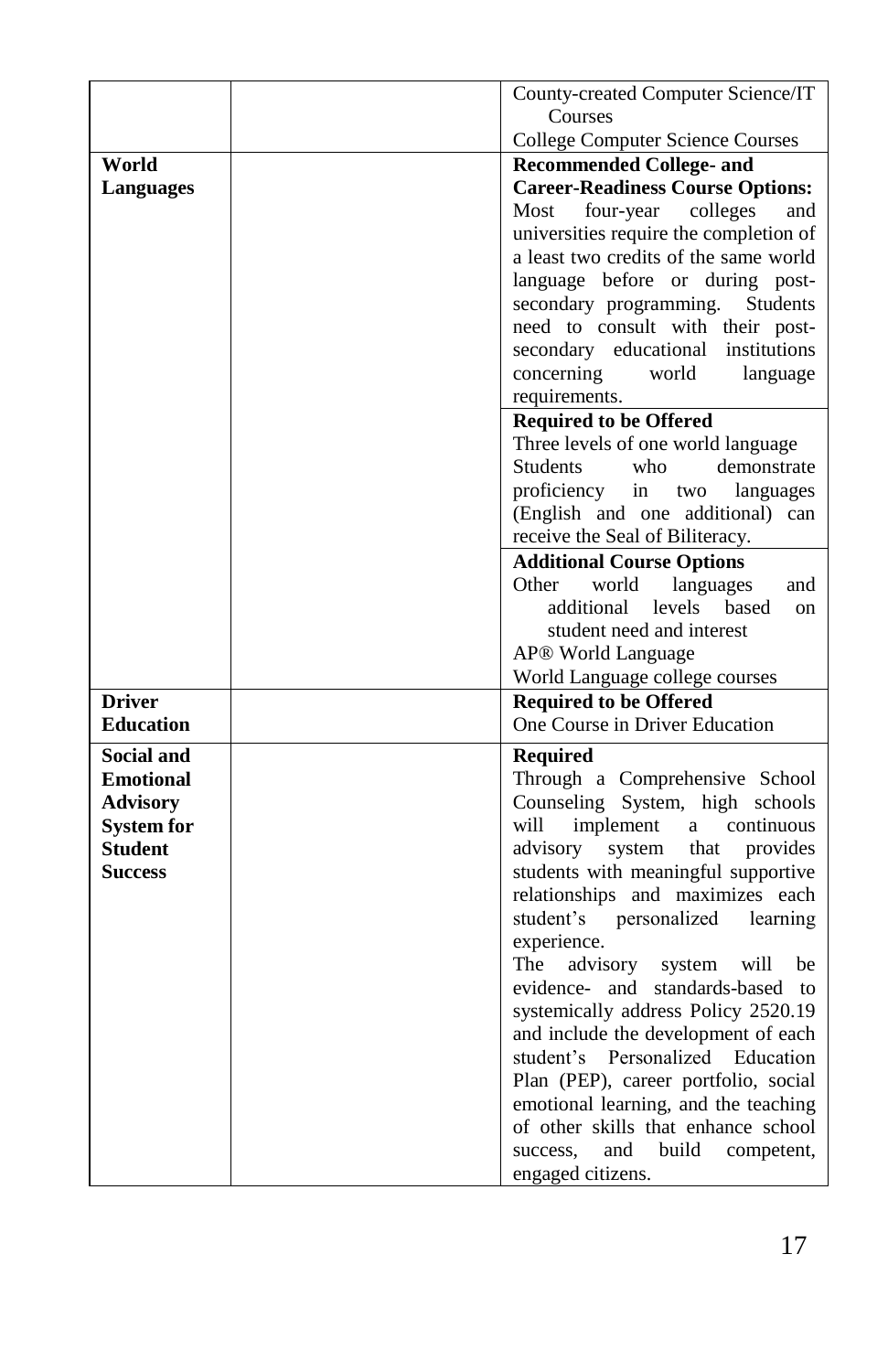**Virtual Classes are available upon request**

**Spanish I/II for the foreign language credits is provided through a combination interactive computer based program with support from a Spanish instructor. To see a list of all Virtual Classes go to wvde.state.wv.us (no www.) Click on Other WVDE sites Click on WV Virtual Schools Click on Course Catalog on the right side column**

**Dual Credit Classes are available upon request – See the Senior Counselor for the correct paper work**

**Qualifications/Requirements for Highest Honors Graduates, & Honor Graduates (Scholars Program)**

 Obtain the minimum ACT or SAT score necessary for receipt of the West Virginia Promise Scholarship (ACT or SAT must be taken during or before fall ACT testing of a student's senior year).

Students, currently in grades  $11 - 12$ , meeting the previous criteria will then be considered for Highest Honors, High Honors status, in descending order, based upon their overall G.P.A. (e.g. the student meeting the previous criteria who has the highest G.P.A. will be the Highest Honors, and so on). The following qualification/requirements are for those students who wish to be considered for Highest Honors or Honors Graduates:

- Students will be considered high Honors Graduates if they meet the criteria below.
- Students will be considered Honors Graduates with a grade point average of 3.50 to 4.00, regardless of pathway. But will not be considered for High Honors or Highest Honors without taking required courses set forth herein).

|                  | <b>Ouality Point Computation Scale</b> |                |                |                |
|------------------|----------------------------------------|----------------|----------------|----------------|
| <b>Numerical</b> | Letter                                 | <b>AP/Dual</b> | <b>Honors</b>  | <b>Regular</b> |
| Grade            | Grade                                  | Credit/        | <b>Courses</b> | <b>Courses</b> |
| $90 - 100$       | А                                      | 5.0            | 4.5            | 4.0            |
| 80-89            | В                                      | 4.0            | 3.5            | 3.0            |
| 70-79            |                                        | 3.0            | 2.5            | 2.0            |
| 60-69            |                                        | 2.0            | 1.5            | 1.0            |
| $0 - 59$         |                                        | No Credit      | No Credit      | No Credit      |

**Grade of "I" or Incomplete** – An incomplete may be given when a student has not completed all the required work within a grading period. The teacher shall change the grade of incomplete to a letter grade earned when the following guidelines are met: 1. It is the student's responsibility to obtain the assignment from the particular teacher(s).

2. The student is responsible to turn in the completed work on the specific date.

3. All work is to be completed and turned in within a period equal to the number of days missed at the end of the grading period, which is not to exceed three days.

Comprehensive Exams will be given for all subjects and will be ¼ of the total semester average.

**Students must successfully complete 22 credits in order to graduate from McDowell County Schools**. To graduate, students are required to meet the Adolescent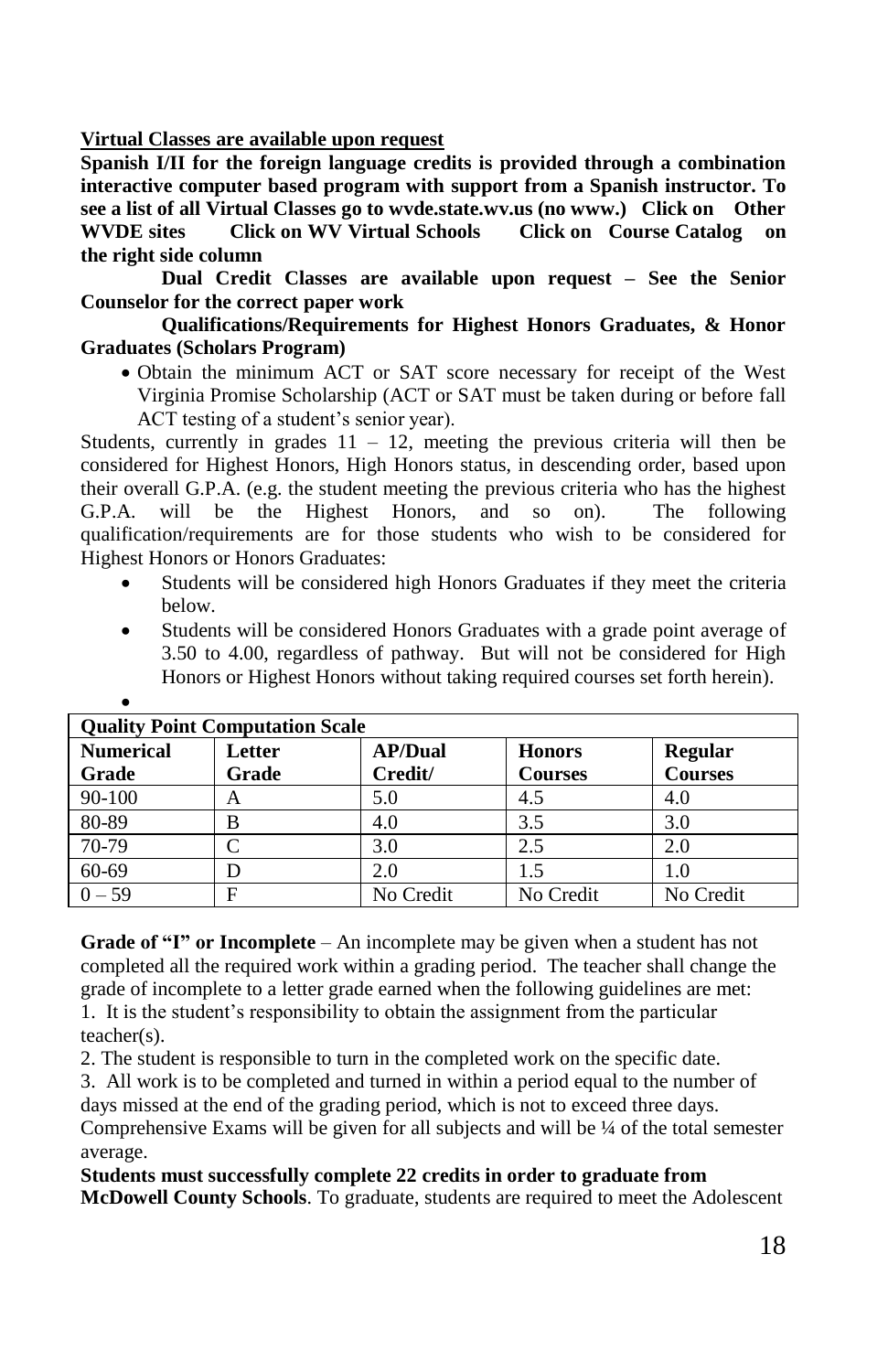(9-12) Graduation Requirements imposed by the West Virginia State Board of Education.

Students in grades 9-12 may repeat any class previously taken, provided that space is available in that class and no other student is prohibited from being enrolled. Credit may also be recovered through an online source, Virtual Schools. An entire course may not need to be repeated if mastery of the content can be demonstrated by the student through an approved credit recovery course. In calculating final Grade Point Average (GPA), the higher grade earned for the repeated class will be averaged and the lower grade discarded. The permanent record will reflect that the class has been repeated. No additional credits can be earned by repeating classes.

# **Class Rank**

Beginning with 2017 Graduating Class and continuing on, there will no longer be the position of Valedictorian or Salutatorian. Students graduating will be recognized during the graduation ceremony for their accomplishments using the following criteria:

| Recognition           | <b>GPA</b> Required | Add'l Required Criteria                                                                                                                                                                                                                                                                                                                                                                                                                                                                                                                                                                                                                                                   |
|-----------------------|---------------------|---------------------------------------------------------------------------------------------------------------------------------------------------------------------------------------------------------------------------------------------------------------------------------------------------------------------------------------------------------------------------------------------------------------------------------------------------------------------------------------------------------------------------------------------------------------------------------------------------------------------------------------------------------------------------|
| <b>Highest Honors</b> | $3.9 \&$ Higher     | Student enrolled & received credit for 2<br>Advanced Placement &/or dual credit<br>classes<br>Students enrolled & received credit for 2<br>of the same foreign language course<br>Students completed at least the<br>following<br>4 English or Honors Credits<br>4 Math Credits – including Math I,<br>$\overline{\phantom{0}}$<br>II, III and a higher math course<br>3 Science Credits<br>4 Social Studies Credits<br>Student obtained the minimum<br>ACT or SAT score necessary for<br>receipt of the WV Promise<br>Scholarship which must be taken<br>during or before fall ACT testing of<br>the student's senior yr. in order for<br>this criteria to be considered |
| <b>High Honors</b>    | $3.8 - 3.89$        | Same as Highest Honors - above                                                                                                                                                                                                                                                                                                                                                                                                                                                                                                                                                                                                                                            |
| Honors                | $3.5 - 3.79$        | Not applicable                                                                                                                                                                                                                                                                                                                                                                                                                                                                                                                                                                                                                                                            |

| <b>Chart V: High School Programming (9-12) Course Options</b> |                                                                                           |                                  |
|---------------------------------------------------------------|-------------------------------------------------------------------------------------------|----------------------------------|
|                                                               | <b>Courses Required To Be</b><br>Offered in addition to all<br>courses listed in Chart IV | <b>Additional Course Options</b> |
| <b>English</b>                                                | <b>Transition English Language</b>                                                        | English 12 CR                    |
| Language                                                      | Arts for Seniors                                                                          | Additional AP® English Courses   |
| Arts*                                                         | A minimum of one AP®                                                                      | English Language Arts College    |
|                                                               | English courses                                                                           | Courses                          |
|                                                               |                                                                                           | Other English Language Courses   |
|                                                               |                                                                                           | based on student need and        |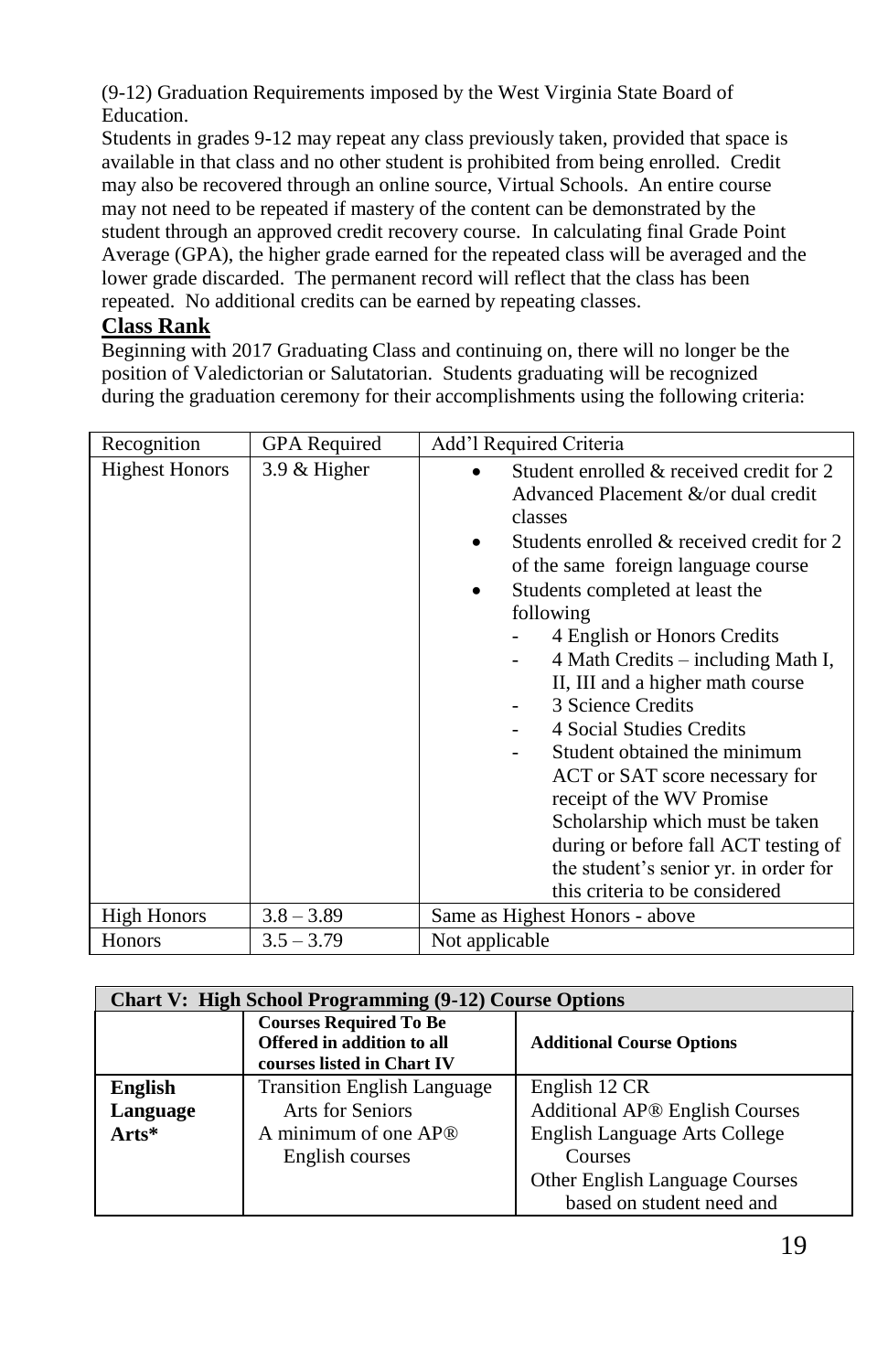|               |                                   | interest                                                       |
|---------------|-----------------------------------|----------------------------------------------------------------|
| Math *        | Math I Lab                        | <b>IB Program Courses</b><br><b>Additional AP® Mathematics</b> |
|               | Algebra I Support                 | Courses inclusive of AP®                                       |
|               | Math IV-Trig/Pre-calculus         | Computer Science A                                             |
|               | Calculus                          | <b>Advanced Mathematical Modeling</b>                          |
|               | <b>Transition Mathematics for</b> | <b>STEM Readiness Mathematics</b>                              |
|               | <b>Seniors</b>                    | Math IV TR                                                     |
|               | A minimum of one AP®              | <b>Transition Mathematics for Seniors</b>                      |
|               | math course                       | Mathematics college courses                                    |
|               |                                   | <b>IB Program Courses</b>                                      |
|               |                                   | <b>Computer Science and Mathematics</b>                        |
|               |                                   | <b>Dual Credit College Courses</b>                             |
|               |                                   | County Created and Approved Math                               |
|               |                                   | Courses higher than Algebra II                                 |
| Science*      | Chemistry                         | <b>Additional AP® Science courses</b>                          |
|               | Human Anatomy and                 | <b>Environmental Science</b>                                   |
|               | Physiology                        | <b>Forensics</b>                                               |
|               | Physics                           | Science college courses                                        |
|               | Physical Science                  | Computer Science - GIS                                         |
|               | A minimum of one AP®              | Dual Credit College Courses                                    |
|               | science course                    | <b>CTE Nursing/Science Courses</b>                             |
|               |                                   | AC Energy and Power (courses 1-4)                              |
|               |                                   | Animal and Plant Biotechnology                                 |
|               |                                   | Principles of Agriculture Science-<br>Plan                     |
|               |                                   | Principles of Engineering                                      |
|               |                                   | Human Body Systems                                             |
|               |                                   | AC Innovations in Science and                                  |
|               |                                   | Technology (courses 1-4)                                       |
|               |                                   | <b>Natural Resources Management</b>                            |
|               |                                   | Therapeutic Services (Courses I, II,                           |
|               |                                   | and III)                                                       |
|               |                                   | <b>Additional IB Program Courses</b>                           |
| <b>Social</b> | <b>Contemporary Studies</b>       | AP® Comparative Government and                                 |
| Studies*      | Economics                         | Politics                                                       |
|               | Geography                         | AP® European History                                           |
|               | A minimum of one AP®              | AP® Human Geography                                            |
|               | social studies course             | AP <sup>®</sup> Macroeconomics                                 |
|               |                                   | AP <sup>®</sup> Microeconomics                                 |
|               |                                   | AP® Psychology                                                 |
|               |                                   | AP® World History                                              |
|               |                                   | <b>IB Program Courses</b>                                      |
|               |                                   | <b>Financial Literacy</b>                                      |
|               |                                   | Psychology                                                     |
|               |                                   | Social Studies college courses                                 |
|               |                                   | Sociology                                                      |
|               |                                   | Dual Credit College Courses                                    |
|               |                                   |                                                                |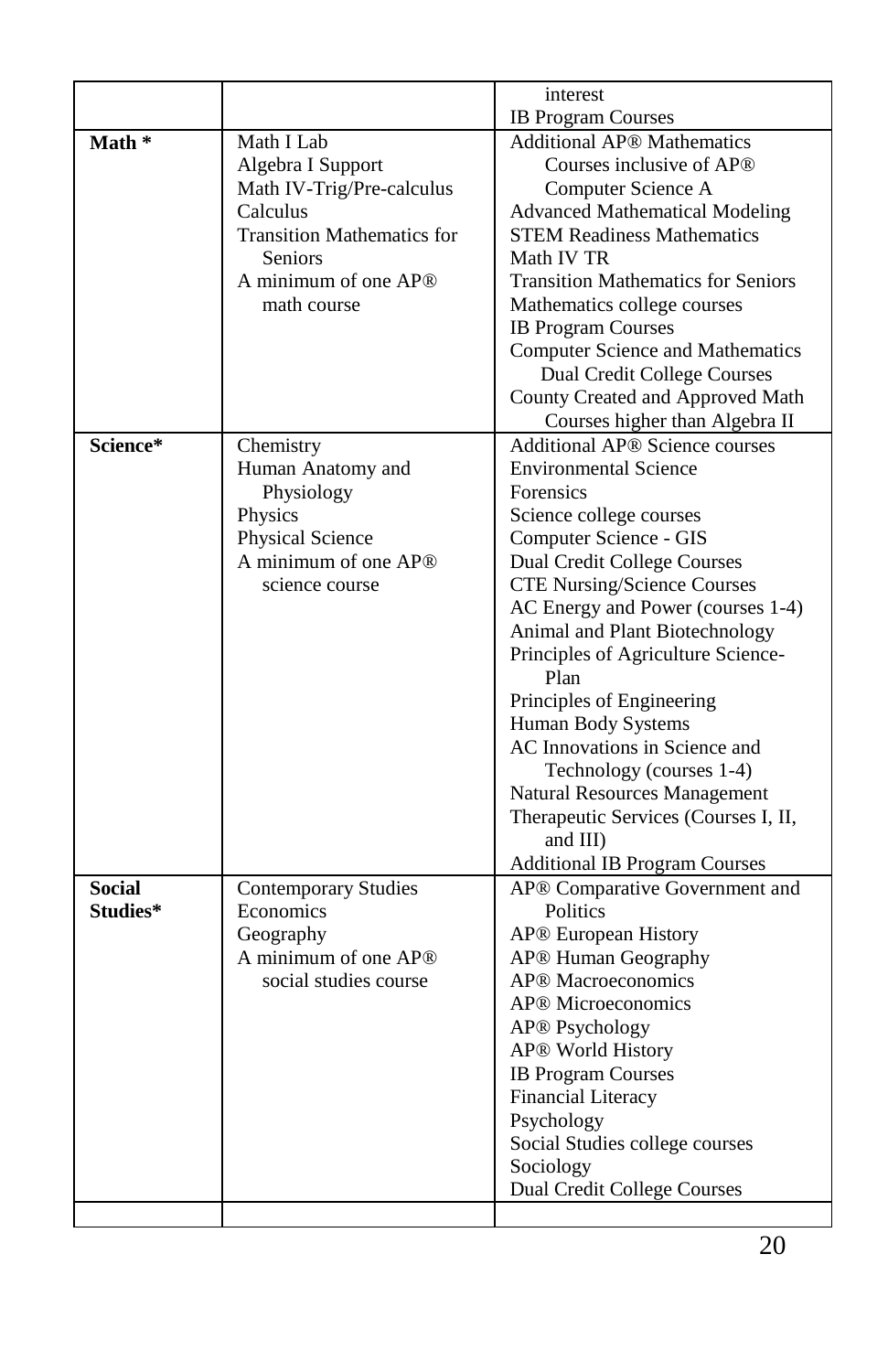| World<br>Language<br>Health*<br><b>Physical</b><br><b>Education*</b> | Three levels of one world<br>language<br>Any courses required to<br>satisfy a Personalized<br><b>Education Plan</b><br>Any courses required to<br>satisfy a Personalized<br>Education Plan and one<br>lifetime physical<br>education course | Other world languages based on<br>student need and interest<br><b>AP<sup>®</sup></b> World Language<br>World Language college courses<br>Other health courses based on student<br>need and interest<br>Health college courses<br>Other physical education courses<br>based on student need and<br>interest<br>Physical education college courses                                                                                      |
|----------------------------------------------------------------------|---------------------------------------------------------------------------------------------------------------------------------------------------------------------------------------------------------------------------------------------|---------------------------------------------------------------------------------------------------------------------------------------------------------------------------------------------------------------------------------------------------------------------------------------------------------------------------------------------------------------------------------------------------------------------------------------|
| The Arts*                                                            | Four sequential courses in<br>music (both choral and<br>instrumental), visual art<br>(general art and/or studio<br>art), dance, theatre, film<br>studies                                                                                    | AP <sup>®</sup> Arts Courses<br>Arts college courses<br>The following CTE courses will<br>fulfill the 1 credit Arts<br>requirement:<br>• Fundamentals of Illustration<br>(1851)<br>• Fundamentals of Graphic<br>Design (1857)<br>• Advanced Illustration (1861)<br>• Advanced Graphic Design<br>(1859)<br>• Ornamental Metalwork<br>(1982)<br>• Digital Imaging I (1431)<br>• Drafting Techniques $(1727)$<br>• Floriculture $(0213)$ |
| <b>Career</b> and<br><b>Technical</b><br>Education*                  | Schools must provide<br>students access to<br>concentrations in a<br>minimum of six $(6)$ of the<br>16 approved WV Career<br>Clusters                                                                                                       | AC courses<br>Other CTE courses based on student<br>need and interest                                                                                                                                                                                                                                                                                                                                                                 |
| <b>Driver</b><br><b>Education</b>                                    | One course                                                                                                                                                                                                                                  |                                                                                                                                                                                                                                                                                                                                                                                                                                       |
| <b>Technology</b>                                                    | Computer Science                                                                                                                                                                                                                            | Information Technology (IT)<br><b>Information Management</b><br>Web Development<br>Other courses based on student need<br>and interest<br>All CTE Computer Science/IT<br>Courses<br>County Created Computer Science/IT<br>Courses<br>Computer Science in the Modern<br>World                                                                                                                                                          |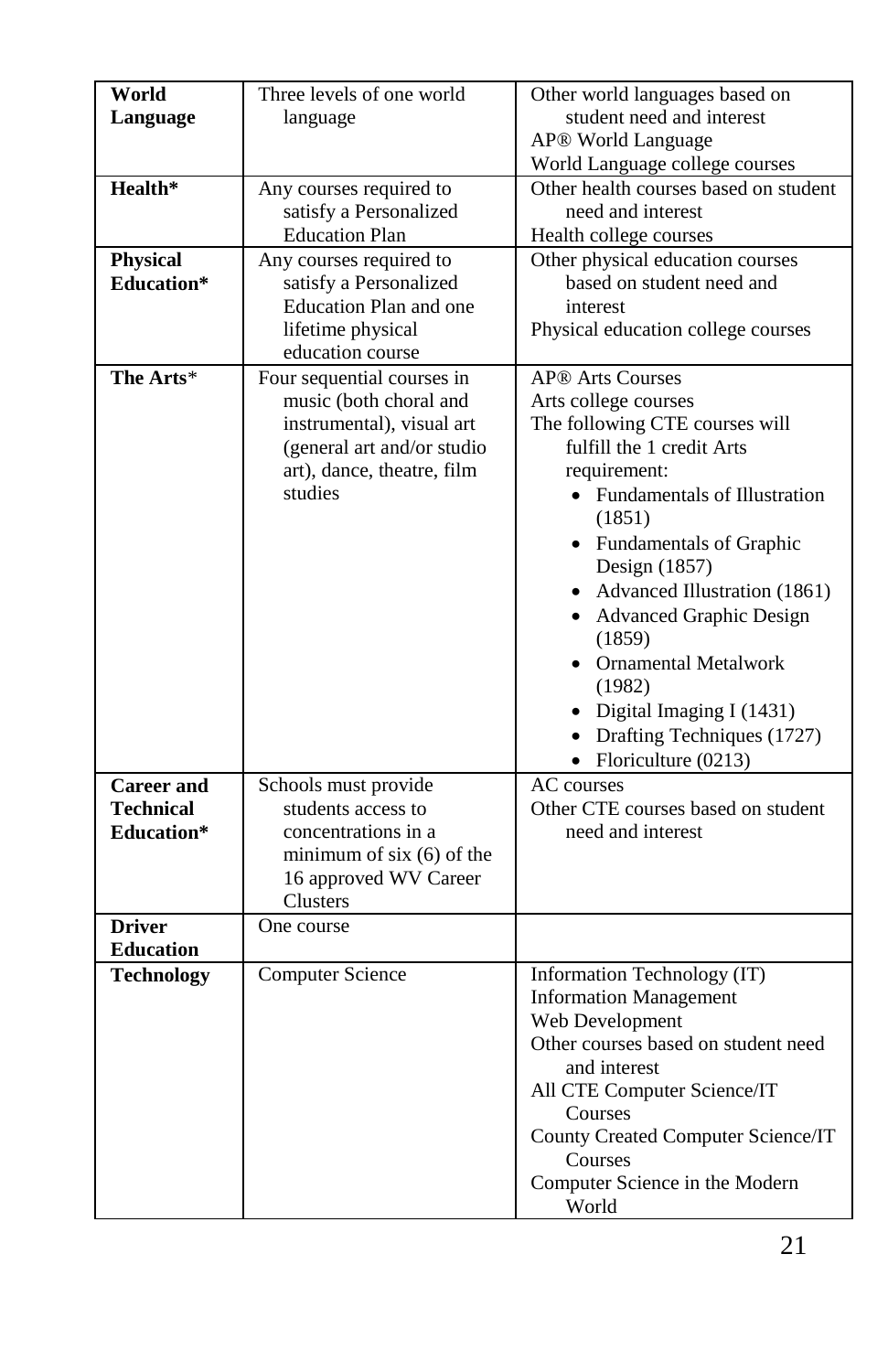5.4.c. Programs of Study -- The programs of study identified in Charts I-V must be available to all students as noted above.

5.4.c.1. A student who transfers into a West Virginia school that has higher graduation requirements may not be able to complete these requirements. In such cases, the student's credits shall be evaluated to determine if one or more county and/or state requirements will be waived by the county or state superintendent.

5.4.c.2. If a student has been enrolled continuously in grades 9-12, the student shall be expected to meet the graduation requirements that were in effect when he or she entered grade 9 unless amended by WVBE policy.

5.4.c.3. If a student has enrolled after dropping out of school, the requirements that a student must meet depend upon the length of time he or she has been out of school. If the student has been out of school less than one academic year, he or she would be expected to complete the graduation requirements that were in effect when he or she entered grade 9 for the first time. If the student has been out of school one year or more, he or she would be expected to complete the graduation requirements in effect upon re-enrollment.

5.4.c.4. A student must be enrolled in a mathematics course each year of high school.

### **Career/Technical Center**

- 1. Attendance at the CTC is critical. Students have contact hours that must be met in many certificate programs. If they do not have the contact hours, they WILL NOT receive credit!
- 2. Attendance (both AM and PM) will be faxed to the CTC. The CTC will notify RVHS concerning absences.
- 3. Students will be expected to attend the CTC regardless of the activities scheduled for RVHS unless otherwise notified by the principal/assistants. DO NOT ask to be allowed to stay at RVHS for a program, etc. The principal will discuss RVHS activities with the CTC principal, and a determination will be made. PLAN TO ATTEND THE CTC EVERY DAY.
- 4. If classes at the CTC are cancelled, students will remain at RVHS and follow the directives of principal/assistants as to where to go in place of CTC attendance.

### **2022 Core Course Requirements for the PROMISE Scholarship**

All core classes a student takes that are listed on this chart are to be used when calculating the core GPA.

|                 | Course Name            | Substitute Courses for 2018-2019     |
|-----------------|------------------------|--------------------------------------|
| 4 English       | English 9 / or Honors  | Junior//Senior Level Courses         |
| <b>Credits</b>  | English 10 /or Honors  |                                      |
| <b>Required</b> | English 11 / or Honors | AP English, International English    |
|                 | English 12 /Honors     | Language AP, IB Language A           |
|                 | Math I                 |                                      |
|                 | Math II                |                                      |
| 4 Math          | Math III               |                                      |
| <b>Credits</b>  | Math IV                | College Transition Math, AP Calculus |
| <b>Required</b> | Trigonometry           |                                      |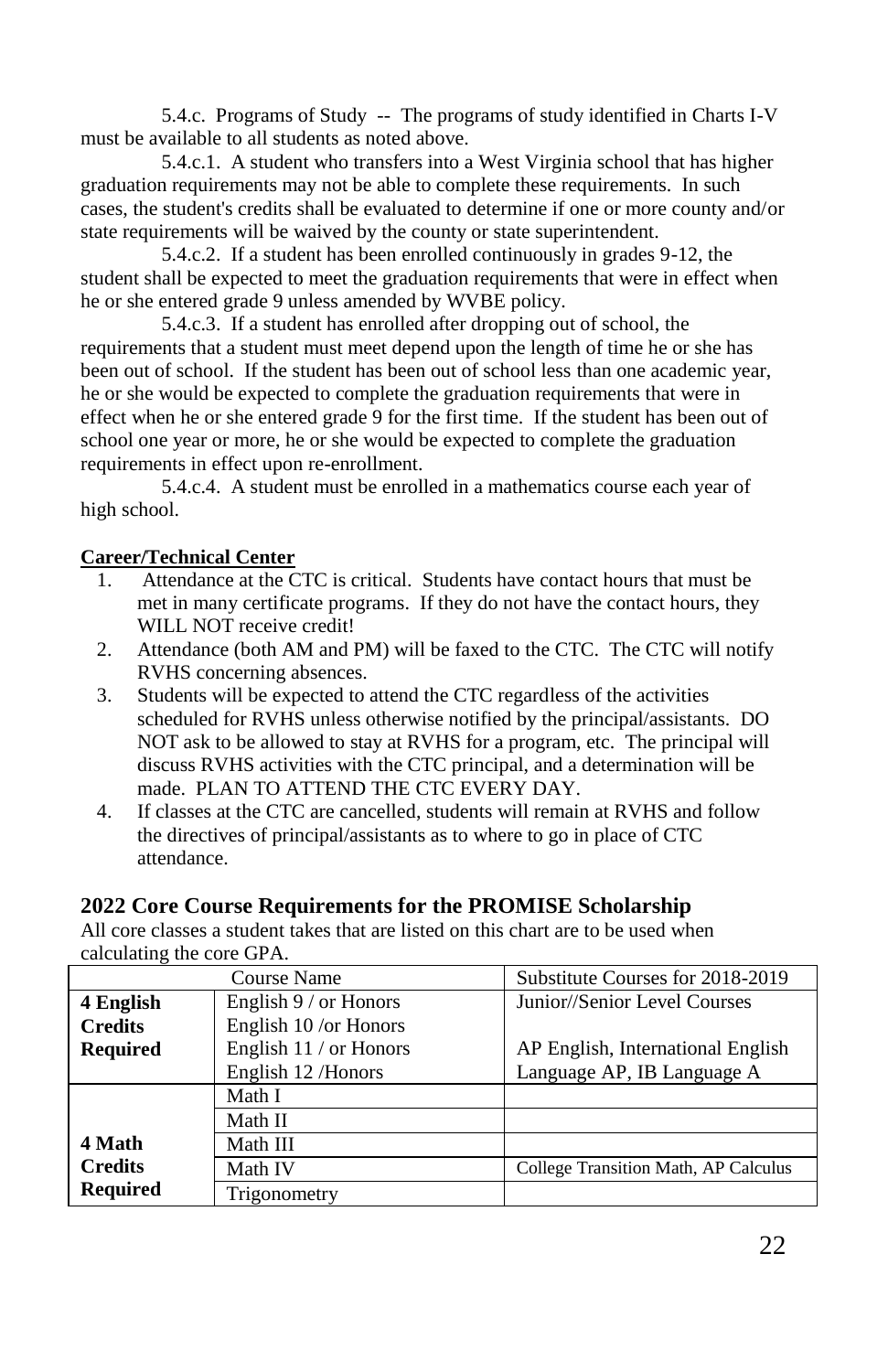|                 | Probability and Statistics         | <b>AP</b> Statistics             |
|-----------------|------------------------------------|----------------------------------|
|                 | Calculus                           | <b>AB AP Calculus</b>            |
|                 |                                    | <b>BC AP Calculus</b>            |
|                 | US History to 1900 (required)      | AP European, AP US, AP World     |
|                 | World History to 1900              | AP Geography, AP Govt and        |
|                 | (required)                         | Politics: US, AP European, AP US |
|                 |                                    | AP World                         |
|                 | $20th - 21st$ Century History      | AP Geography; Economics,         |
| 4 Social        |                                    | Psychology, Sociology, Financial |
| <b>Studies</b>  |                                    | Literacy, Geography,             |
| <b>Credits</b>  |                                    | AP Govt and Politics: US AP      |
| <b>Required</b> | Civics/Government (required)       | Government and Politics: Comp    |
|                 |                                    | AP                               |
|                 |                                    | Government and Politics: US AP   |
|                 | Earth and Space for 9th grade      | <b>IB Physical Science</b>       |
|                 | (required)                         |                                  |
|                 | Biology for 10 <sup>th</sup> Grade | <b>AP Biology</b>                |
|                 | (required)                         | <b>AP IB Biology</b>             |
|                 |                                    | <b>Chemistry Conceptual</b>      |
|                 | <b>Biology II</b>                  |                                  |
| 3 Science       | Chemistry                          | <b>AP</b> Chemistry              |
| <b>Credits</b>  |                                    | <b>IB</b> Chemistry              |
| <b>Required</b> |                                    | <b>Chemistry Conceptual</b>      |
|                 | Physics                            | Physics Conceptual               |
|                 |                                    | AP Physics B                     |
|                 |                                    | AP Physics C                     |
|                 |                                    | <b>IB</b> Physics                |
|                 | Physics II                         |                                  |
|                 | Physical Science                   | <b>AP Earth Science</b>          |
|                 |                                    | <b>Environmental Science</b>     |
|                 | Human Anatomy and                  | Forensics                        |
|                 | Physiology                         |                                  |
|                 | <b>Botany</b>                      |                                  |
|                 | Zoology                            |                                  |
|                 | <b>Environmental Science</b>       | AP Environmental Science         |

### **ATTENDANCE**

Students cannot learn to their fullest potential when they are not in school. Attending classes and participating in daily instruction is a key part of their education at RVHS. Policy WV Code 2510 and 4373 are strictly followed. This code requires students to attend daily and carry a full day's schedule. Their attendance will positively affect their semester and course exam requirements. Faithful attendance will also place students in good standing for reward activities planned for the year. Moreover, all absences from school will be verified via telephone call.

According to Policy 4373, after three unexcused absences parent will be notified, after five unexcused absences a CA2 from the Board of Education office will be sent to the guardians and it will require a mandatory conference with the principal,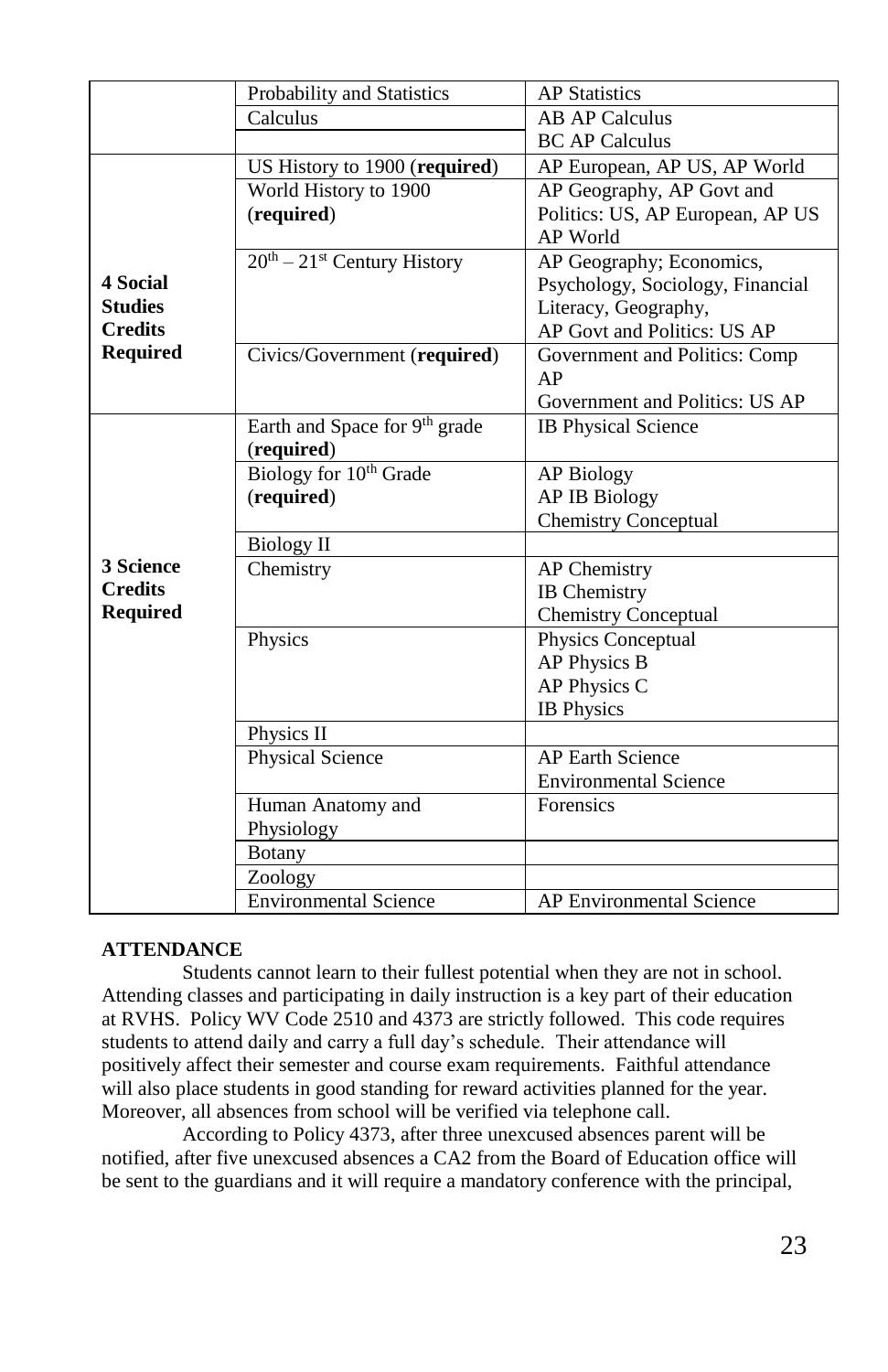and after ten unexcused absences a complaint against the parent with the Prosecuting Attorney's office.

# McDowell County Schools Finals Policy NOT FOR ONLINE COURSES

- Finals will be comprehensive (cover all material covered each semester)
- Can be exams or projects
- Finals must be turned in to principal/assistant principal with scoring guidelines for approval at least 2 weeks before test
- This is for Final Exams from RVHS only this does NOT apply to online classes

# Student Exemptions:

- With a "C" Average: No more than 1 absence and 3 tardies, unless the excused absences are because of school-approved curricular or extracurricular activities or no bus
- With a "B" Average: No more than 2 absences and 3 tardies, unless the excused absences are because of school-approved curricular or extracurricular activities or no bus
- With an "A" Average: No more than 3 absences and 3 tardies, unless the excused absences are because of school-approved curricular or extracurricular activities or no bus
- Students who are exempt from the final will NOT have to report to school on the designated final exam days, but will be counted absent in the school's official record.
- Students who DO report will be provided an alternate activity if they do come to school on the final exam days
- All students MAY take a non-required final to improve their grade, and if it hurts their grade it will NOT be counted against them
- Students enrolled in AP or dual credit courses that require end of course exams cannot be exempted from those exams. If students opt out of taking the AP exam, they will take an equivalent exam that follows the same grading/weight expectations of the AP exam (take a school version of the AP exam, not from the AP people)

### **Definitions:**

- **1. Excused Absence:** an absence that is verified by a medical excuse, death in the family, a note from home (limited to 5 per Semester), failure of a bus to run, or approved extra/co-curricular activity.
- **2. Unexcused Absence:** an absence without verification (see excused absence). If you are missing from class (skipping) without cause it is considered an unexcused absence. A student is considered to have unexcused absences when suspended (McDowell County Policy).
- **3. Tardy:** an entry into school or class after the designated starting time. Administration reserves the right to decide the validity of tardies. Teachers will be keeping track of tardies per class and submitting to administration for disciplinary action after 3.

# **TARDY**

1. Arrive to class on time.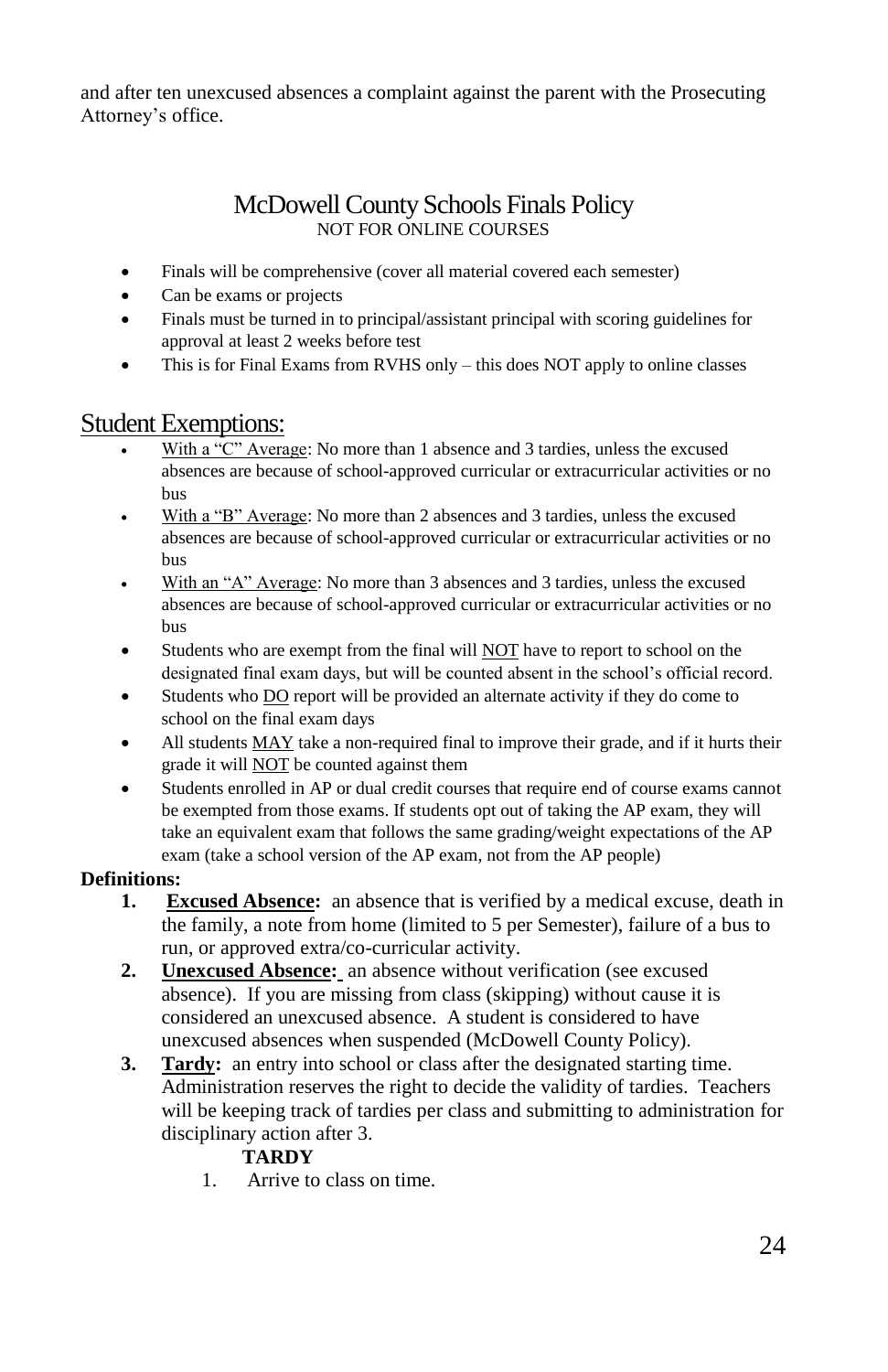2. The first tardy will receive a warning. Detention will be assigned starting on the third Tardy.

### **Returning to school after an absence:**

- 1. It is the student's responsibility to ask for missed assignments.
- 2. McDowell County policy allows three (3) days to make-up missed work when the student returns to school. If the illness caused five or more days of absence, the student will be accorded five (5) days to complete their make-up work. It is **THE STUDENT'S** responsibility to approach the teacher and ask for their work.

### **The first 10 minutes and the last 10 minutes of the class period are protected instructional minutes. You are not to be dismissed from class during that time**. **Arriving late/exiting early**

If student(s) leave early, they must be picked up by a parent/guardian, or provide a note from parent/guardian and a telephone number to verify such note – (if driving). If parent/guardian can't be contacted, the student will not be released.

Students should remain in classes at all times. Permission to leave class must be granted by the teachers. In order for a student to be outside of the assigned class (in the bathroom, guidance office, gym, hall, office, etc.) the student must have proper pass from the classroom. Students who fail to receive the proper documentation will be subjected to disciplinary action.

# **DRIVING REGULATIONS**

Driving privileges are open to any individual with a valid driver's license. All permits must be obtained by the last school day in September. Students must pay the \$30.00 fee to register their vehicles. Students will be assigned a numbered parking permit, and must park in the assigned student parking area. The parking permit MUST be displayed and visible in the front window of the primary vehicle driven by the student.

To maintain a parking permit, you must meet the following criteria each semester:

- Must have a 2.0 non-weighted GPA at the end of each semester to maintain eligibility.
- Must not have excessive unexcused absences (determined by administration).
- Must not have excessive tardies (determined by the administration).
- Must not have excessive amount of discipline referrals (determined by the administration).

\*\*If you do not meet these criteria at the end of each semester your driving privilege will be revoked. Students who do not qualify may apply or reapply at the conclusion of each 9 week period.\*\*

Upon entering or leaving school grounds school buses will have priority. Student vehicles are subject to search AT ANY TIME!!! Student driving privileges will be immediately revoked and parking permit turned into the administration for unsafe operation, parking improper or illegally, hiding in/under or near the vehicle or leaving campus without permissions. Students DO NOT drive to Vocational School. Only late buses are granted excused tardies. If you drive, and arrive late, you will receive a tardy. When you receive your fifth  $(5<sup>th</sup>)$  tardy to school, you will LOSE your parking privilege for two weeks – If you receive a second set of 5 tardies = 10 total, you will lose the driving privileges for a month and have to purchase new pass. Students must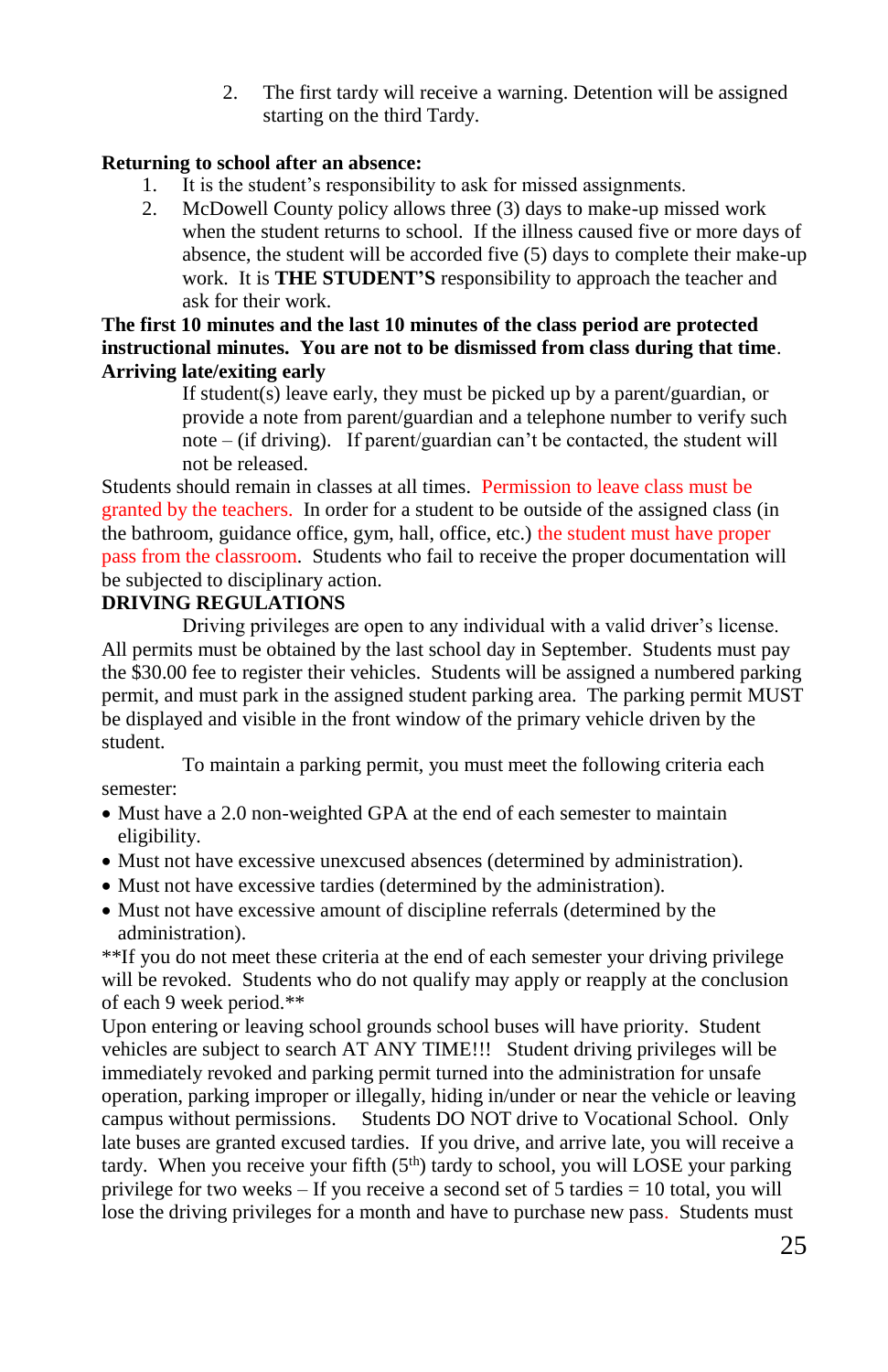report to the building immediately upon arrival at school and leave the parking lot immediately upon leaving the building. (No Loitering in the parking lot). Students are not permitted in the parking lot at any other time during the school day, unless scheduled to leave at that time.

#### **River View High School Fire Alarm Evacuation**

#### **Class in Session**

Everyone will adhere to the following procedures when the FIRE ALARM sounds. Teachers will have a designated assembly area assigned to them. Students should be instructed that if they are away from the teaching area at the time of an alarm, they are to proceed immediately outside to the designated area for their class. Faculty will discuss with each period the

- All staff will follow basic evacuation procedures.
- Teachers on their planning or duty period are to report immediately to the office for further instruction.
- No students are allowed to leave the school site through the period of evacuation unless approved by administration ONLY!
- All staff and students will follow evacuation plan on sound of alarm. Teachers will take emergency evacuation folder with them containing red and green cards with room numbers, rosters, and designated seating area map.
- Classroom doors should remain UNLOCKED.
- All staff and students will leave the building using the exits designated for their specific area in the building.
- All staff and students will report to their designated assembly area, at least 100 feet from the building.
- Teacher will have students in line and are to maintain order and quiet during evacuation.
- Teachers will take roll as soon as they are in the designated area and will use RED and GREEN cards to communicate whether all students are present or if there are any students missing. Teachers, make sure you carry your daily absence sheet in addition to student rosters with you.
- NO ONE is allowed to reenter the building for any reason. NO ONE is allowed to return to their vehicle and attempt to drive off the site.
- When the fire alarm sound stops, everyone will remain at the assembly point until directed by administration to return to the building or alternate location for further instruction.

#### **During Class Change**

- Students and teachers will report to the designated area for the next period.
- Follow in class evacuation procedures from this point on.

#### **Breakfast**

 If the alarm sounds during breakfast period, all students in the cafeteria and the auditorium are to report to the main parking lot. All teachers will report to the main parking lot, with administration providing them first period rosters. Teachers are to get the students and take roll.

#### **Lunch Time**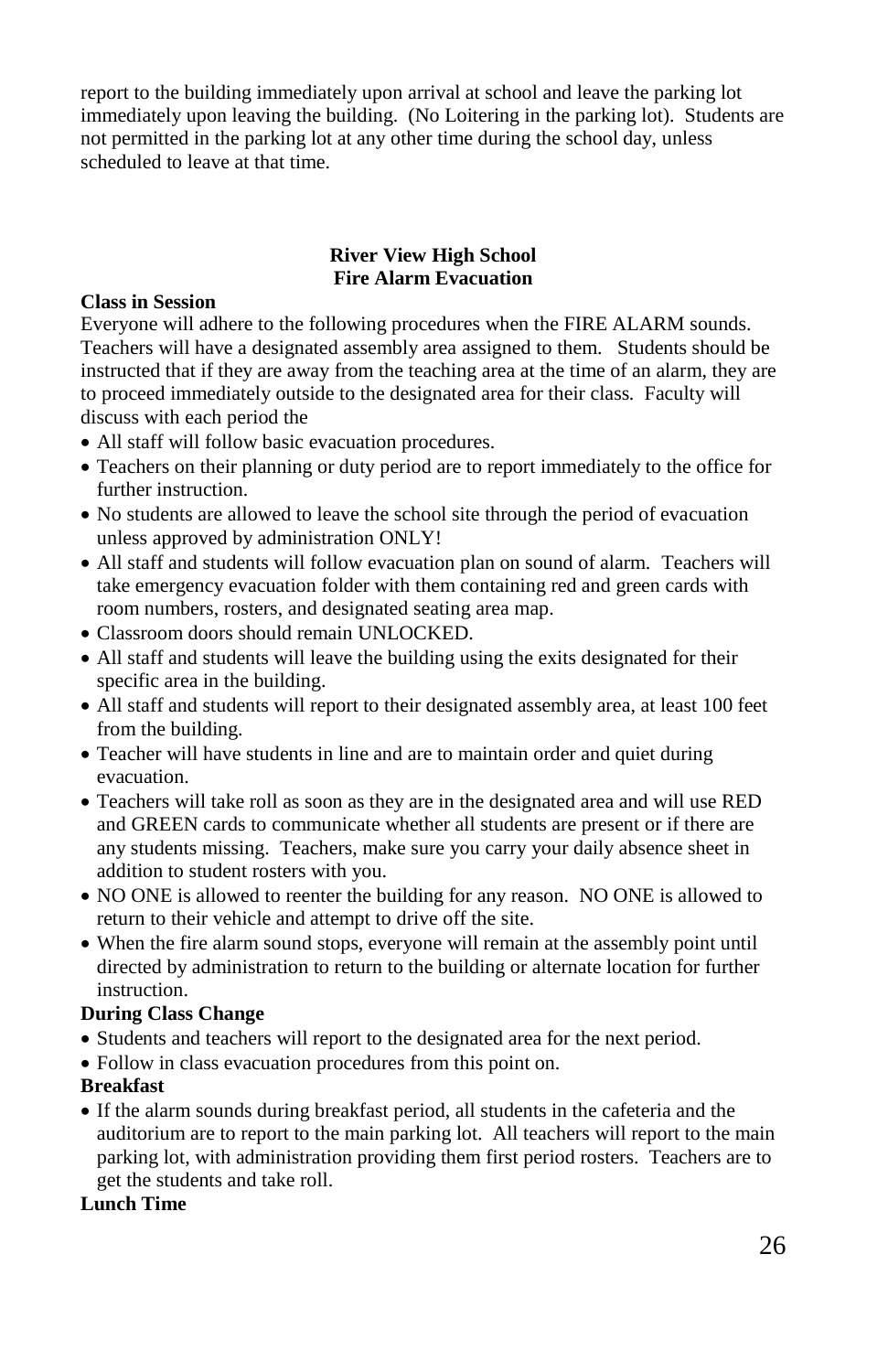- Students will exit through main entrance and will assemble across the road.
- Teachers on lunch duty and lunch will report to the parking area and will be provided with the rosters to take roll.
- During first lunch, all second lunch teachers will take roll of their second fourth period classes.
- During second lunch, all second lunch teachers will take roll of their fifth period classes.

### **GUIDANCE AND COUNSELING**

The guidance counselor(s) are located near the front office across the hall from the side of the auditorium. Counselors are available to:

- Counsel groups and individual students.
- Make referrals to appropriate community resources.
- Coordinate testing programs—PSAT, SAT, etc.
- Schedule students.
- Maintain student records and compute GPA's ranking.
- Explore career opportunities.
- Coordinate college entrance process for students and college entrance test information.
- Assist students in applying for financial aid in college.
- Provide informational parent meetings
- Students should follow the following procedures for visiting counselors:
- Before school and between classes, students should stop by their respective counselor's office to make an appointment. The counselor will set the appointment and will issue a written permit to the student.
- Teachers will NOT allow students to be released to see counselors unless prior arrangements were made and the counselor calls for them.
- Counselors may retain students in their office without prior arrangements if they determine the situation to be an emergency; but will contact the appropriate teacher immediately.

### **PRESCRIPTION AND NON-PRESCRIPTION MEDICATION**

The use of prescription and non-prescription medications must be monitored. In order to maintain a consistent approach with students who are taking medications during the school day, the following guidelines will apply:

- Medications will be administered during the school day only when it is necessary to maintain the students health and to facilitate regular attendance.
- All Medications that are controlled substances (i.e. Ritalin, narcotics, etc.) are to be kept centrally located in the main office, locked in the safe. Students have to obtain a Medication Order Form obtained from the office, completed by the doctor and returned to the school office. Students will also bring signed parental permission form.
- All long-term medications may be given from the main office.
- Medications that are given for short periods of time will also need a Medication Order Form completed by the doctor and a signed parental permission form. Students will bring their medication in a properly labeled container. If medication is to be taken at home and school they may pick up their medication at the end of the school day. Pharmacists may be asked to put medications in separate containers labeled for school and home.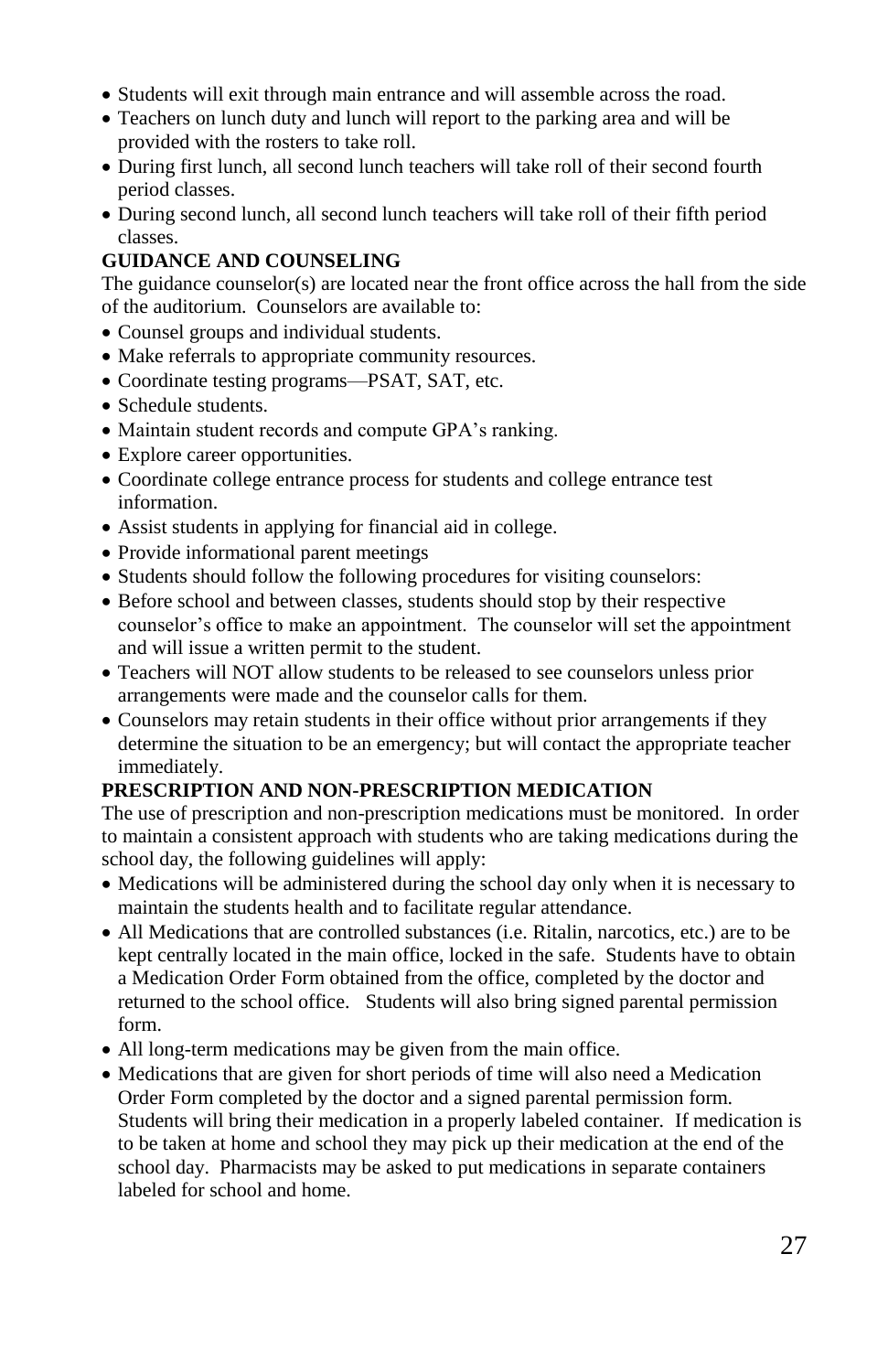Questions concerning the administration of medication should be directed to the administration or school nurse.

### **Bus Transportation**

Bus transportation is a privilege provided by the school. The driver is in charge of the bus. The students must obey the transportation rules. Failure to obey the rules could result in the loss of your transportation privilege and/or suspension from school, depending upon the incident. A student must have a transportation slip if a student will be riding a different bus or getting off the bus in a different location. Transportation slips need to be requested in the office by your lunch time. This is to be given to the driver at the beginning of the route. Immediately following any bus violations the bus driver shall file a written violation report with the principal's office. The student will be dealt with according to the violation.

The following is a list of rules/regulations which shall be obeyed when riding a bus:

- Observe same conduct as in the classroom.
- Be courteous, use no profane language.
- Do not eat, drink, or smoke on the bus. No soft drink bottles or cans are allowed on the bus.
- No public display of affection on the bus.
- Keep the bus clean.
- Do not deface bus property.
- Cooperate with the driver. Failure to do so will lead to disciplinary action.
- Stay in your seat and keep head, hands, arms, and feet inside the bus and to yourself.
- Students should not create noise on the bus to the extent that it would distract the driver or interfere with the driver's ability to hear emergency vehicles or to be distracted by the noise.
- Students should arrive at the bus stop will before time for the bus to arrive to eliminate delaying the bus driver and the other students.
- Non-students are not permitted to ride the bus.
- Students on extracurricular trips and field trips are required to abide by the same safety rules and regulations. School rules, regulations and expectations are also to be followed and obeyed.

### **DETAILED DEFINITION OF BULLYING/HARRASSMENT**

A student will not bully/intimidate/harass another student. According to West Virginia Code §18-2C-2, "harassment, intimidation or bullying" means any intentional gesture, or any intentional electronic, written, verbal or physical act, communication, transmission or threat that:

• A reasonable person under the circumstances should know will have the effect of harming a student, damaging a student's property, placing a student in reasonable fear of harm to his or her person, and/or placing a student in reasonable fear of damage to his or her property;

• Is sufficiently severe, persistent or pervasive that it creates an intimidating, threatening or emotionally abusive educational environment for a student; or • Disrupts or interferes with the orderly operation of the school.

An electronic act, communication, transmission or threat includes but is not limited to one which is administered via telephone, wireless phone, computer, pager or any electronic or wireless device whatsoever, and includes but is not limited to transmission of any image or voice, email or text message using any such device.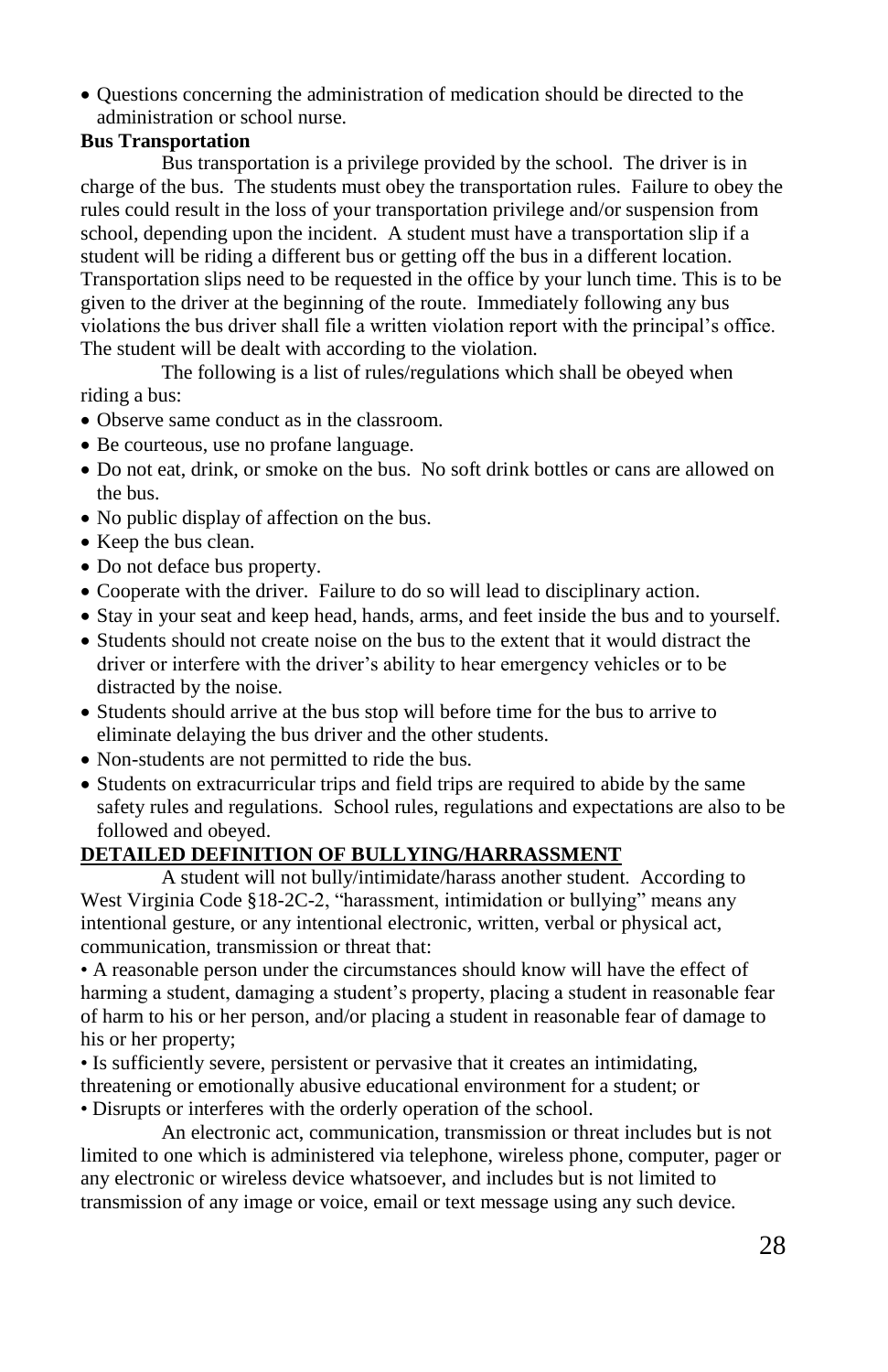Acts of harassment, intimidation, or bullying that are reasonably perceived as being motivated by any actual or perceived differentiating characteristic, or by association with a person who has or is perceived to have one or more of these characteristics, shall be reported using the following list: race; color; religion; ancestry; national origin; gender; socioeconomic status; academic status; gender identity or expression; physical appearance; sexual orientation; mental/physical/developmental/sensory disability; or other characteristic.

When harassment, intimidation or bullying are of a racial, sexual and/or religious/ethnic nature, the above definition applies to all cases regardless of whether they involve students, staff or the public. Detailed definitions related to inappropriate behavior of this nature are as follows:

Sexual harassment consists of sexual advances, requests for sexual favors, sexually motivated physical conduct or other verbal or physical conduct or communication of a sexual nature when:

•submission to the conduct or communication is made a term or condition, either explicitly or implicitly, of obtaining or retaining employment, or of obtaining an education; or

• submission to or rejection of that conduct or communication by an individual is used as a factor in decisions affecting that individual's employment or education; or that conduct or communication has the purpose or effect of substantially or unreasonably interfering with an individual's employment or education; or

• creating an intimidating, hostile or offensive employment or educational environment.

Amorous relationships between county board employees and students are prohibited.

Sexual harassment may include but is not limited to:

• Verbal harassment of a sexual nature or abuse;

- Pressure for sexual activity;
- Inappropriate or unwelcome patting, pinching or physical contact;

• Sexual behavior or words, including demands for sexual favors, accompanied by implied or overt threats and/or promises concerning an individual's employment or educational status;

• Behavior, verbal or written words or symbols directed at an individual because of gender; or

•The use of authority to emphasize the sexuality of a student in a manner that prevents or impairs that student's full enjoyment of educational benefits, climate/culture or opportunities.

Racial harassment consists of physical, verbal or written conduct relating to an individual's race when the conduct:

•Has the purpose or effect of creating an intimidating, hostile or offensive working or academic environment;

• Has the purpose or effect of substantially or unreasonably interfering with an individual's work or academic performance; or

• Otherwise adversely affects an individual's employment or academic opportunities.

Religious/ethnic harassment consists of physical, verbal or written conduct which is related to an individual's religion or ethnic background when the conduct: •Has the purpose or effect of creating an intimidating, hostile or offensive working or academic environment;